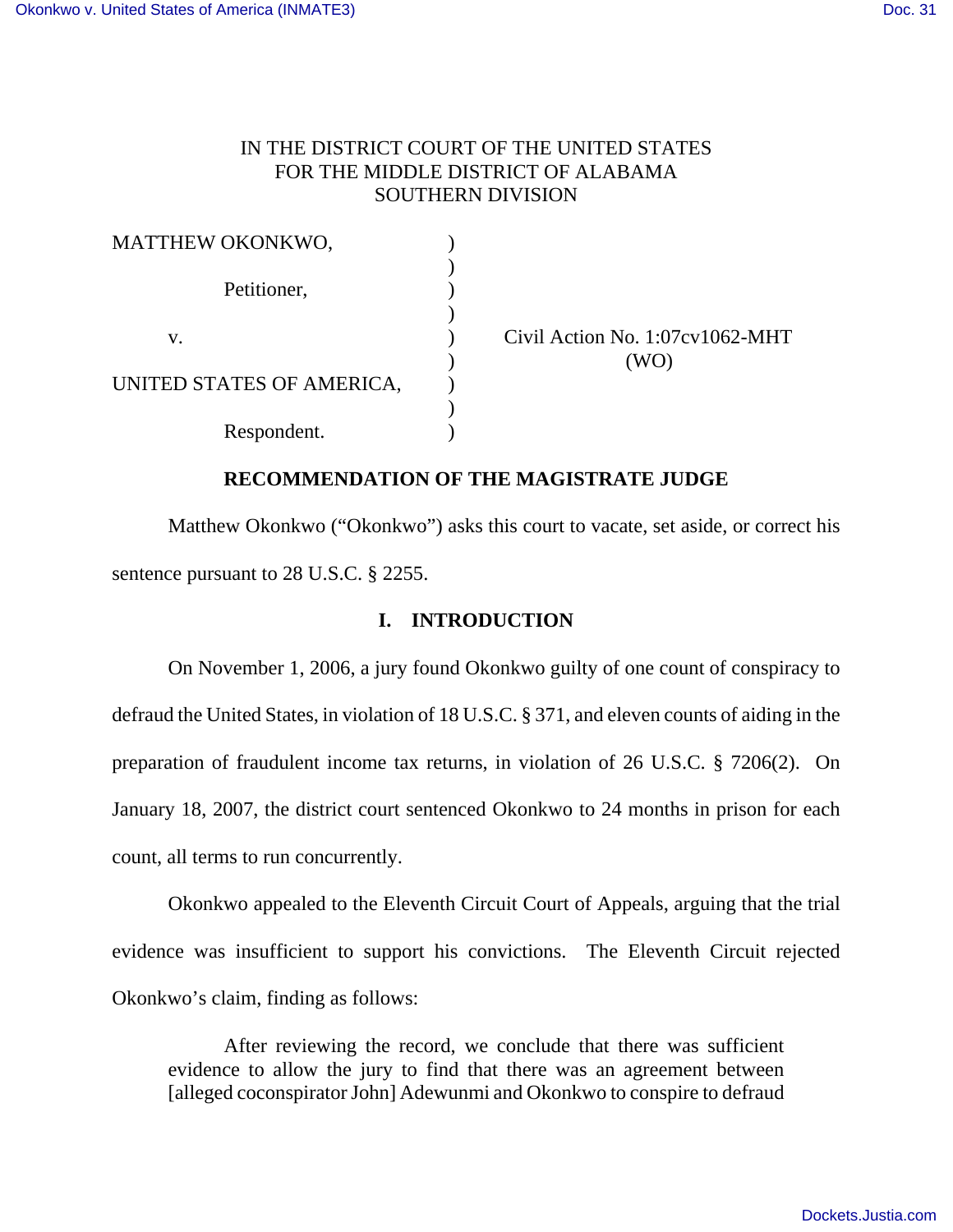the government, and that Okonkwo had the intent to do so. Okonkwo admitted to being the president of Eagle Financial Services ("EFS") and doing business as Rainbow Tax Service ("RTS"), the businesses that were listed as the tax preparers for all but one of the fraudulent returns. Okonkwo stated that he was the only person to electronically file the 1999 tax returns for his business – the year in which the fraudulent returns were filed. Testimony from several of Okonkwo's employees indicated that he was exclusively responsible for printing refund checks. None of the taxpayers received the full amount of the refund paid to them and all but one check had a forged endorsement, and several refund checks were deposited into EFS's bank account. One taxpayer indicated that after she cashed her refund check, Okonkwo convinced her to return all but \$1000.00 of it, falsely telling her that she still owed taxes. All of the tax returns – including returns of taxpayers who dealt exclusively with Okonkwo – were prepared in such a way as to maximize the earned income tax credit and the resulting refund check by reporting non-existent income from CJB Ice Cream ("CJB"), $^{[1]}$  a company that Adewunmi, and not Okonkwo, was involved with. Last, evidence supports the conclusion that Okonkwo attempted to conceal his conduct – all the taxpayers were paid by Okonkwo and Adewunmi in cash, and, when the IRS came to search the business location, the files for the eleven fraudulent tax returns were not found.

*United States v. Okonkwo*, [No. 07-10451] 253 Fed.Appx. 1 at  $*2$  (11<sup>th</sup> Cir. Aug. 15, 2007)

(unpublished) (footnote in opinion omitted). Okonkwo did not seek certiorari review in the

United States Supreme Court.

On November 28, 2007, Okonkwo filed this  $\S$  2255 motion.<sup>2</sup> (Doc. No. 1.) In his

motion, he asserts that he received ineffective assistance of counsel for the following

<sup>&</sup>lt;sup>1</sup>According to the evidence at trial, many of the returns listed children and foster children who were not the true children of the taxpayers.

<sup>&</sup>lt;sup>2</sup>Although the § 2555 motion was date-stamped "received" in this court on December 5, 2007, Okonkwo indicates on the memorandum he filed in support of his motion (Doc. No. 2) that the motion was delivered to prison officials for mailing on November 28, 2007. Under the "mailbox rule," a *pro se* inmate's petition is deemed filed the date it is delivered to prison officials for mailing. *Houston v. Lack,* 487 U.S. 266, 271-72 (1988); *Adams v. United States*, 173 F.3d 1339, 1340-41 ( $11^{th}$  Cir. 1999).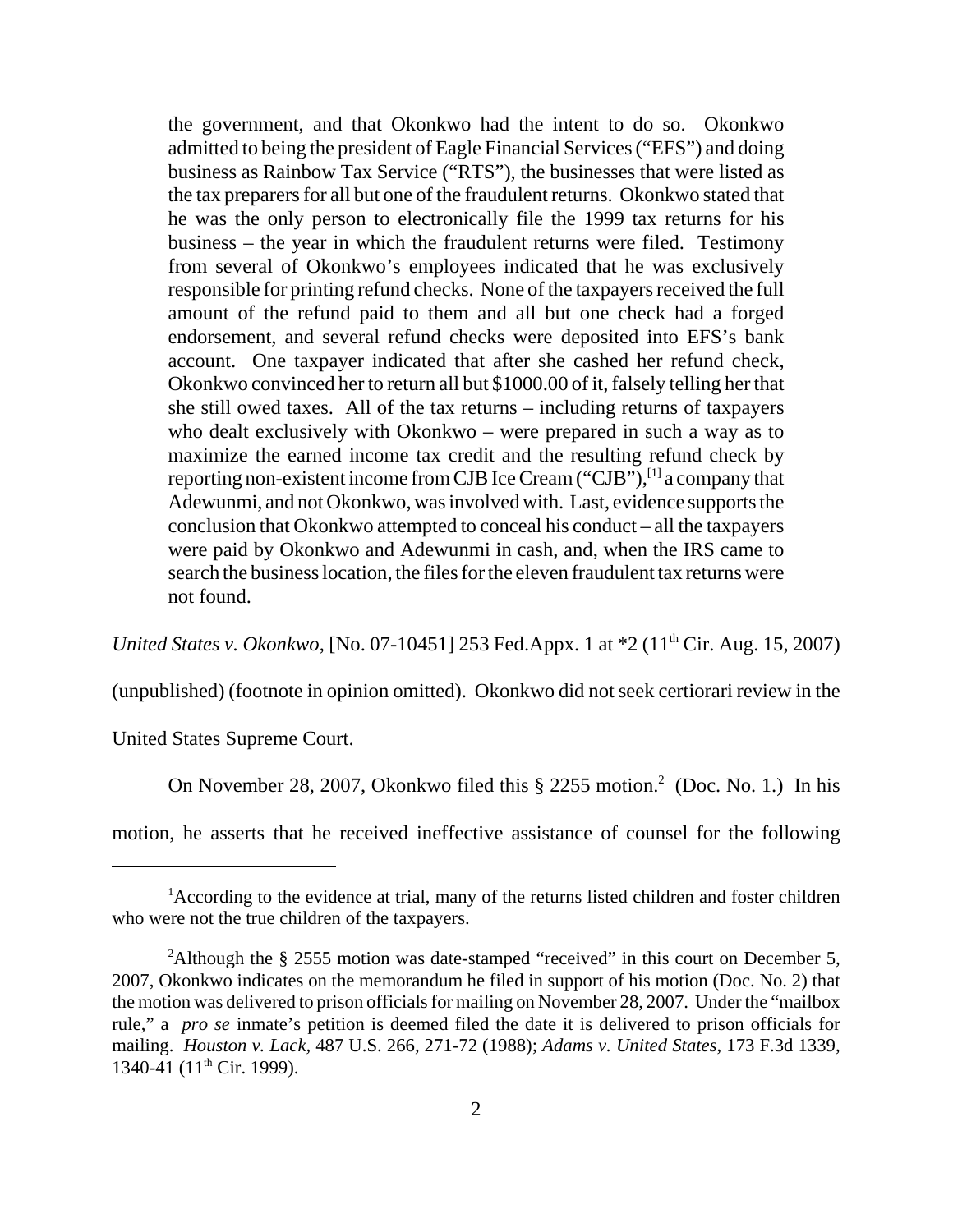#### reasons:

- 1. Trial counsel failed to conduct adequate pretrial investigation, failed to consult with him about the facts of his case, and failed to properly prepare for trial. Consequently trial counsel failed to produce potential defense witnesses, conducted ineffective cross-examination of government witnesses Charlotte Green and Yvette Thomas, and presented an inadequate defense.
- 2. As a result of trial counsel's inadequate investigation of the government's case, counsel failed to impeach government witnesses Larry Ellis and Louie Wilson for lying under oath and testifying falsely against him. Appellate counsel was also ineffective for failing to present this issue on appeal.
- 3. Trial counsel failed to conduct an adequate investigation of the manner of operation of his tax-preparation business and thus failed to discover facts that could have been used in his defense.
- 4. Trial counsel failed to conduct sufficient consultation with him prior to trial, did not convey the strength of the government's case to him, and was "nonchalant" while discussing a plea offer tendered by the government; thus, counsel failed to adequately advise him to consider the government's plea offer.
- 5. Trial counsel failed to investigate and present a statute of limitations defense.
- 6. Trial counsel was not present during the presentence interview with the probation officer.
- 7. Trial counsel failed to investigate and present mitigating evidence at sentencing.
- 8. Trial counsel failed to object to the restitution order.
- 9. Appellate counsel filed a brief containing an irrelevant issue rather than issues he discussed with counsel and which would have yielded a favorable result.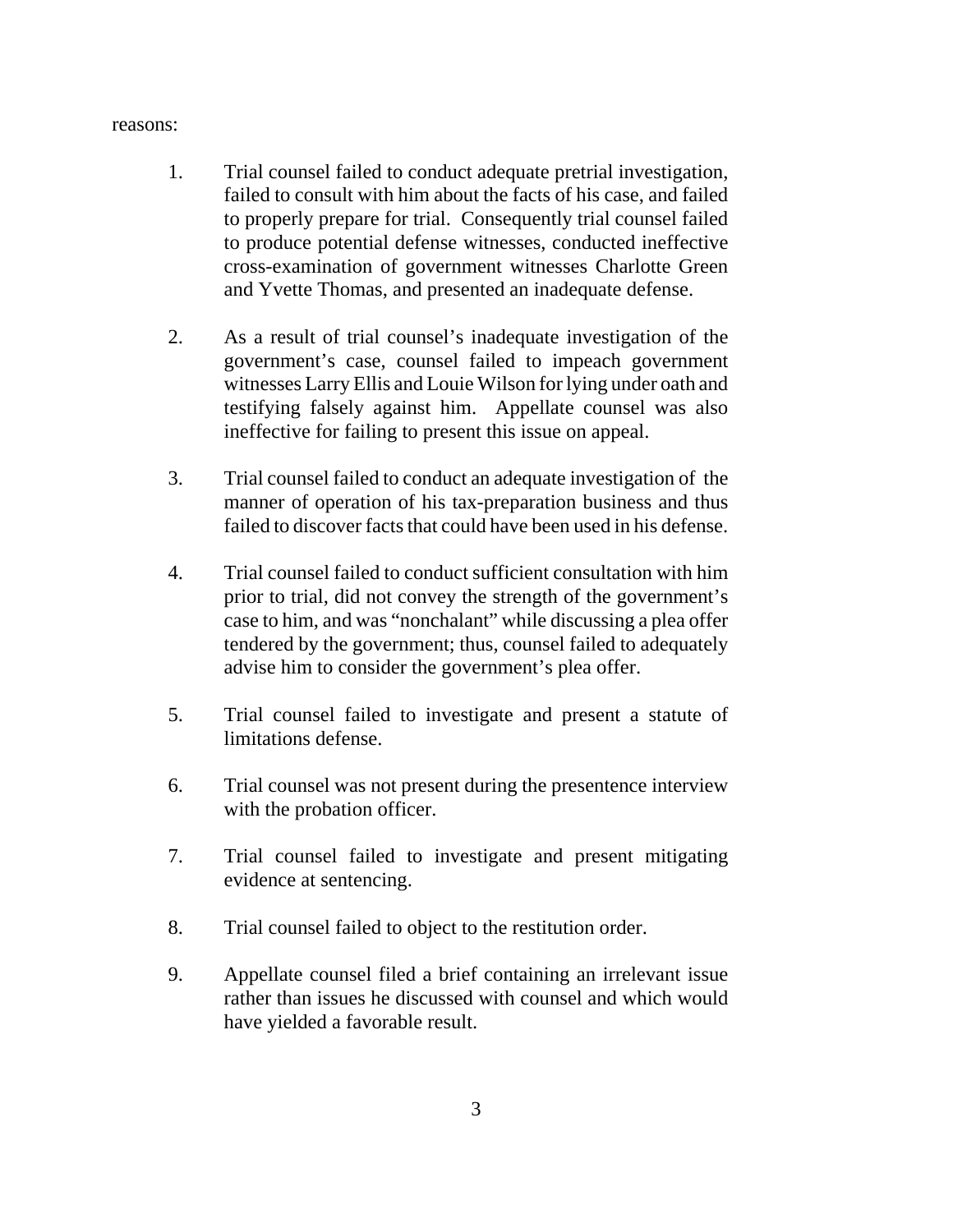10. The cumulative effect of trial and appellate counsels' errors prejudiced his defense and deprived him of a fair trial.<sup>3</sup>

The government answers that Okonkwo's claims lack merit and do not entitle him to any relief. (Doc. No. 20.) Okonkwo was afforded an opportunity to reply to the government's answer and did so. (Doc. No. 26.) After due consideration of Okonkwo's § 2255 motion, the supporting and opposing submissions, and the record in this case, the court concludes that an evidentiary hearing is not required and that, pursuant to Rule 8(a), *Rules Governing Section 2255 Proceedings in the United States District Courts*, the motion should be denied.

### **II. DISCUSSION**

# **A. Standard of Review for Claims of Ineffective Assistance of Counsel**

The Sixth Amendment right to counsel exists to protect the fundamental right to a fair trial. To succeed on a claim of ineffective assistance of counsel, a petitioner must satisfy both prongs of the test set forth by the Supreme Court in *Strickland v. Washington*, 466 U.S. 668 (1984). The *performance* prong requires a petitioner to establish that counsel performed outside the wide range of reasonable professional assistance and made errors so serious that he failed to function as the kind of counsel guaranteed by the Sixth Amendment. *Id*. at

<sup>3</sup>Okonkwo sets forth the allegations in his motion in a confusing, disjointed, and repetitive manner. This court entered an order in which it listed the issues Okonkwo appears to raise and directed him to identify any issue not listed by the court but that he in fact presents in his motion or in his supporting submissions by specific reference to the page of the motion or supporting submission where the issue is raised. (Doc. No. 30.) Okonkwo did not file a response to this court's order.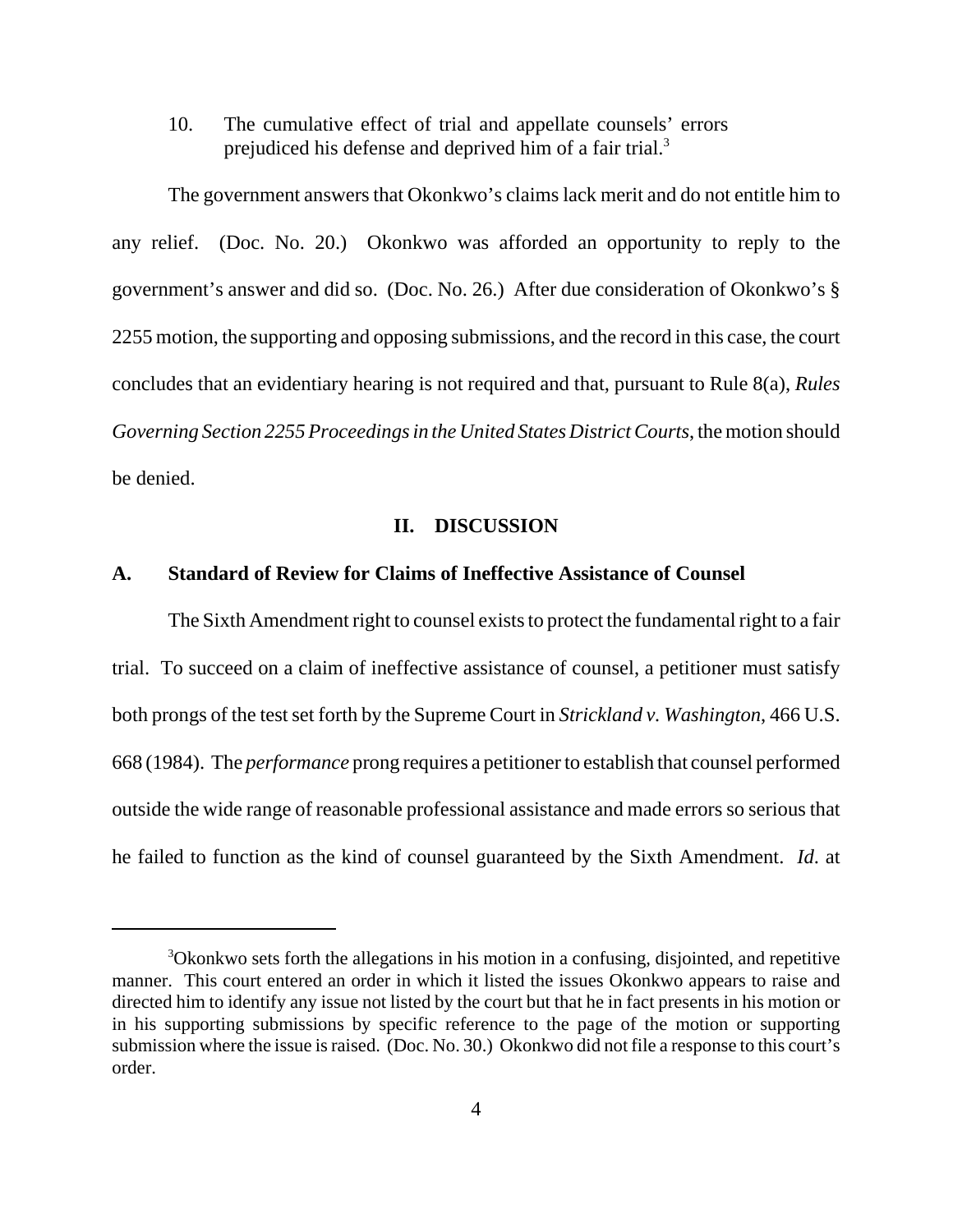687-89. The *prejudice* prong requires a petitioner to demonstrate that seriously deficient performance of his counsel prejudiced the defense. *Id*. at 687.

Under the performance component of the *Strickland* inquiry, a petitioner must establish that his attorney's performance "fell below an objective standard of reasonableness." *Strickland*, 466 U.S. at 688. "The proper measure of attorney performance remains simply reasonableness under prevailing professional norms." *Id*. In other words, criminal defendants have a Sixth Amendment right to "reasonably effective" legal assistance. *Roe v. Flores-Ortega*, 528 U.S. 470, 476 (2000) (quoting *Strickland*, 466 U.S. at 687). In any ineffective assistance analysis, scrutiny of counsel's performance is "highly deferential," and the court indulges a "strong presumption" that counsel's performance was reasonable. *Chandler v. United States*, 218 F.3d 1305, 1314 (11th Cir. 2000); *see Rogers v. Zant*, 13 F.3d  $384, 386$  ( $11<sup>th</sup>$  Cir. 1994). Review of an ineffective assistance of counsel claim is conducted from the perspective of defense counsel based on facts "as they were known to counsel at the time of the representation." *United States v. Teague*, 953 F.2d 1525, 1535 (11<sup>th</sup> Cir. 1992). The court will "avoid second-guessing counsel's performance: It does not follow that any counsel who takes an approach [the court] would not have chosen is guilty of rendering ineffective assistance." *Id*. (internal quotation marks and brackets omitted). Thus, "[g]iven the strong presumption in favor of competence, the petitioner's burden of persuasion – though the presumption is not insurmountable – is a heavy one." *Id*.

Under the prejudice component of *Strickland*, a petitioner must show that "there is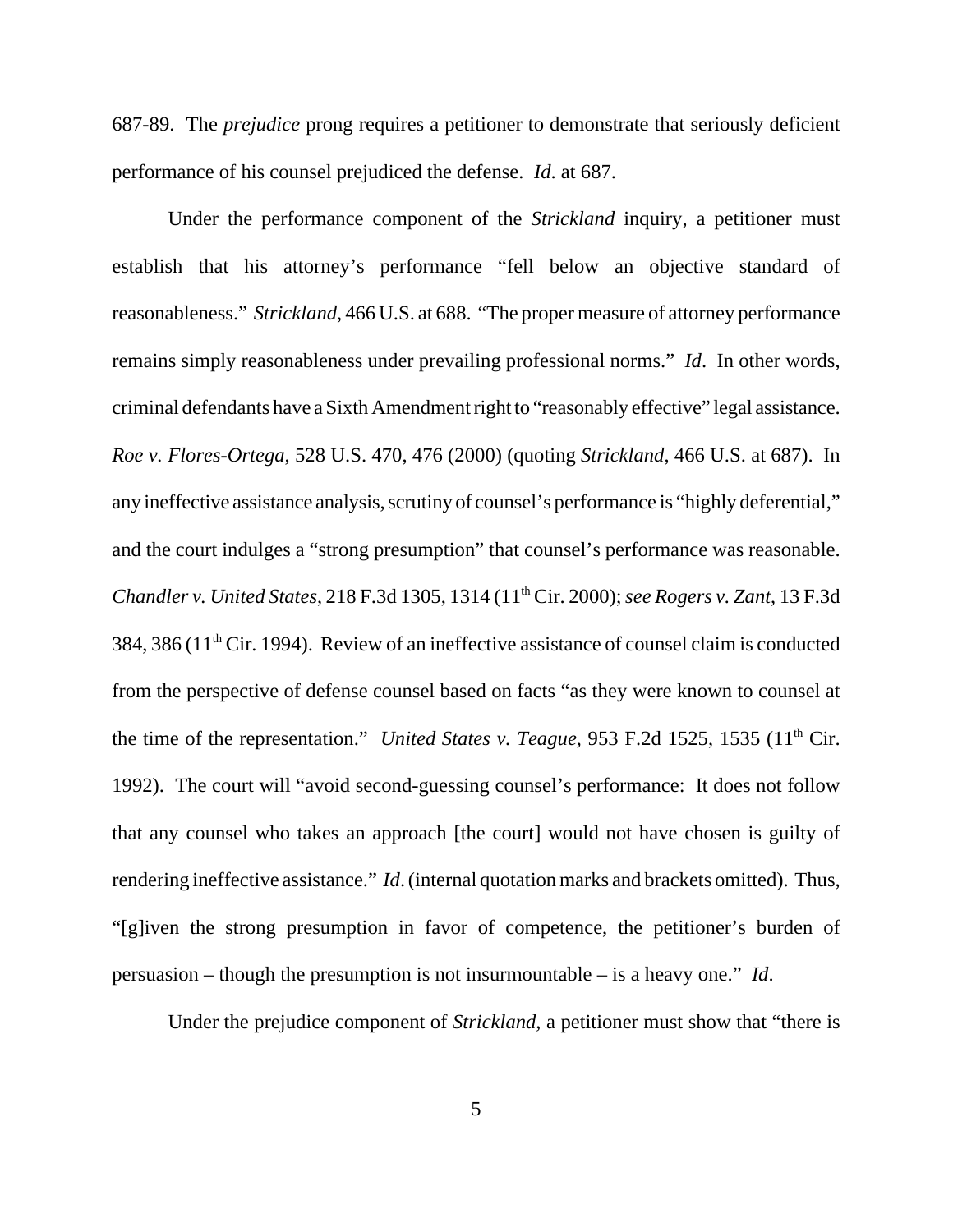a reasonable probability that, but for counsel's unprofessional errors, the result of the proceeding would have been different" *Strickland*, 466 U.S. at 694. A "reasonable probability is a probability sufficient to undermine confidence in the outcome." *Id*. The prejudice prong does not focus only on the outcome; rather, to establish prejudice, the petitioner must show that counsel's deficient representation rendered the result of the trial fundamentally unfair or unreliable. *See Lockhart v. Fretwell*, 506 U.S. 364, 369 (1993) ("[A]n analysis focusing solely on mere outcome determination, without attention to whether the result of the proceeding was fundamentally unfair or unreliable, is defective."). "Unreliability or unfairness does not result if the ineffectiveness of counsel does not deprive the defendant of any substantive or procedural right to which the law entitles him." *Id*. at 372.

Unless a petitioner satisfies the showings required on both prongs of the *Strickland* inquiry, relief should be denied. *Strickland*, 466 U.S. at 687. Accordingly, once a court decides that one of the requisite showings has not been made, it need not decide whether the other one has been. *Id*. at 697 (A court need not "address both components of the inquiry if the [movant] makes an insufficient showing on one."); *Duren v. Hopper*, 161 F.3d 655, 660 (11th Cir. 1998) ("[I]f a defendant cannot satisfy the prejudice prong, the court need not address the performance prong.").

A criminal defendant's right to effective assistance of counsel continues through direct appeal. *See Evitts v. Lucey*, 469 U.S. 387, 396 (1985). Ineffective assistance of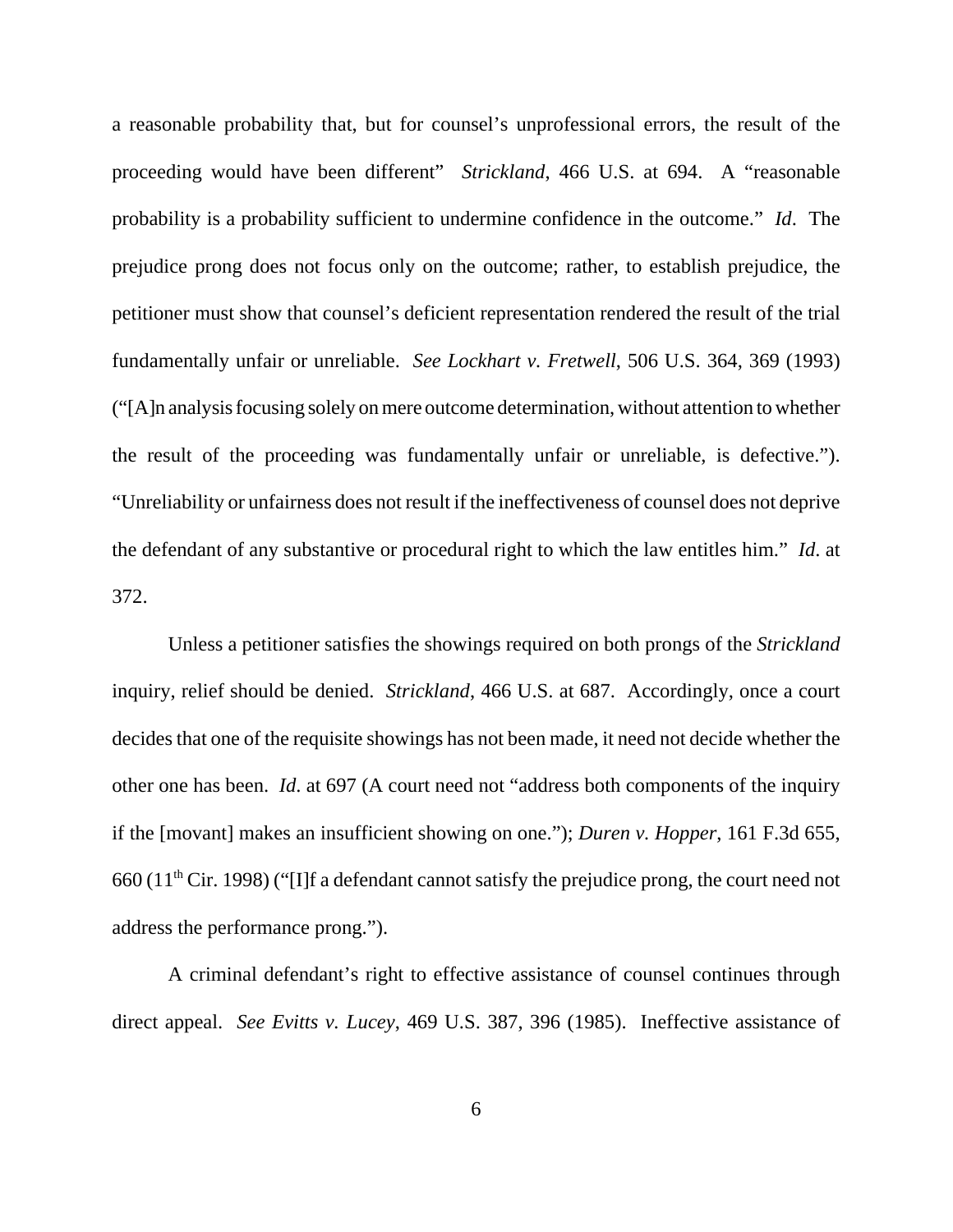appellate counsel may be shown if the movant can "establish ... that counsel omitted significant and obvious issues while pursuing issues that were clearly and significantly weaker.... Generally, only when ignored issues are clearly stronger than those presented, will the presumption of effective assistance of counsel be overcome." *Mayo v. Henderson*, 13 F.3d 528, 533 (2nd Cir. 1994).

## **B. The Claims**

# *1. Lack of Preparation and Pretrial Investigation; Failure to Consult with Defendant and Ineffective Cross-examination of Government Witnesses Green and Thomas*

Okonkwo contends that his trial counsel failed to conduct an adequate pretrial investigation, failed to consult with him about the facts of his case, and failed to properly prepare for his trial. Consequently, Okonkwo argues, counsel failed to produce potential defense witnesses, conducted ineffective cross-examination of government witnesses Charlotte Green and Yvette Thomas, and presented a generally inadequate defense. (*See* Doc. No. 1 at p. 5; Doc. No. 2 at pp. 5-13.) With specific regard to his contention that counsel failed to consult with him, Okonkwo asserts that counsel never answered or returned telephone calls from him. (Doc. No. 2 at p. 5.) In addition, he asserts that "[c]ounsel only communicated with petitioner once, a week before trial began; in that visit counsel promised to come a day or two before trial but failed as usual." (*Id*.) With regard to his contention that his counsel was ill-prepared and so failed to conduct effective cross-examination of Charlotte Green and Evette Thomas, Okonkwo states: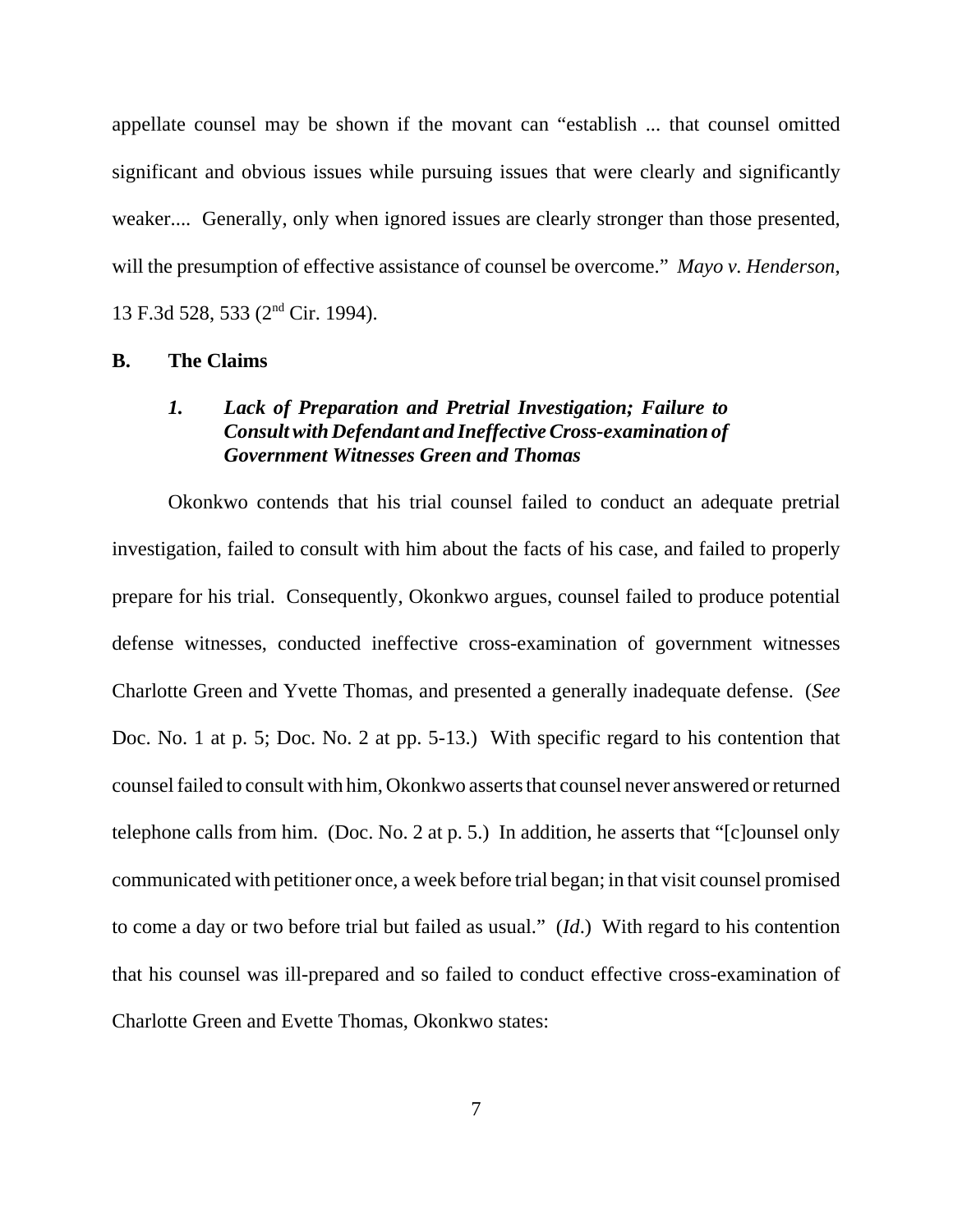"Counsel did not reasonably cross-examine this witness [Ms. Green] and does know she was telling the truth or not because there was no pretrial investigation into prior business dealings between the defendant and Ms. Green which if revealed would have shown that defendant has no knowledge of what Mr. Adewunmi [Okonkwo's coconspirator] was doing. The testimony of Ms. Charlotte Green was critically strategic for the government because it was intended to prove that the defendant had "knowledge" of what Mr. Adewunmi was doing. Whereas, defendant do not what he was doing quite frankly. Hence it was a pre-emptive counter-punch of any testimony from the defendant that would slightly suggest that she did not give defendant \$1,000. Evette Thomas testified that defendant was the only person who prepares taxes, transmit, and print checks. She also testified that defendant was the one who fill out deposit slip, all her testimonies are untrue because there is no way defendant could go over a thousand individual income taxes.

(Doc. No. 2 at pp. 8-9.)

In an affidavit filed with this court, Okonkwo's trial counsel, Ben Bruner, addresses

the preceding allegations by Okonkwo as follows:

- 4. I began representing the petitioner after at least 4 other attorneys had withdrawn from his case for a variety of reasons.
- 5. The statement that I did not consult with Mr. Okonkwo is not true. I went to see him in jail initially because he wanted to see if I could get a bond for him through an immigration court petition. I made an appointment with the case agent on the case and reviewed Mr. Okonkwo's immigration file. In that file was a final order of deportation which had been moved to be reopened by his lawyer. The judge had denied his motion to reopen those proceedings and therefore there was no basis to apply to immigration court for a bond as none is available in those circumstances. I visited Mr. Okonkwo and discussed my findings with him. He refused to accept them and told me he had a visa and just needed to pick it up. I told him that was impossible. I then met with the U.S. Attorney on the case and discussed a plea with him. The U.S. Attorney was offering basically time served. I once again visited Mr. Okonkwo. He refused to consider the offer and told me that I was to get him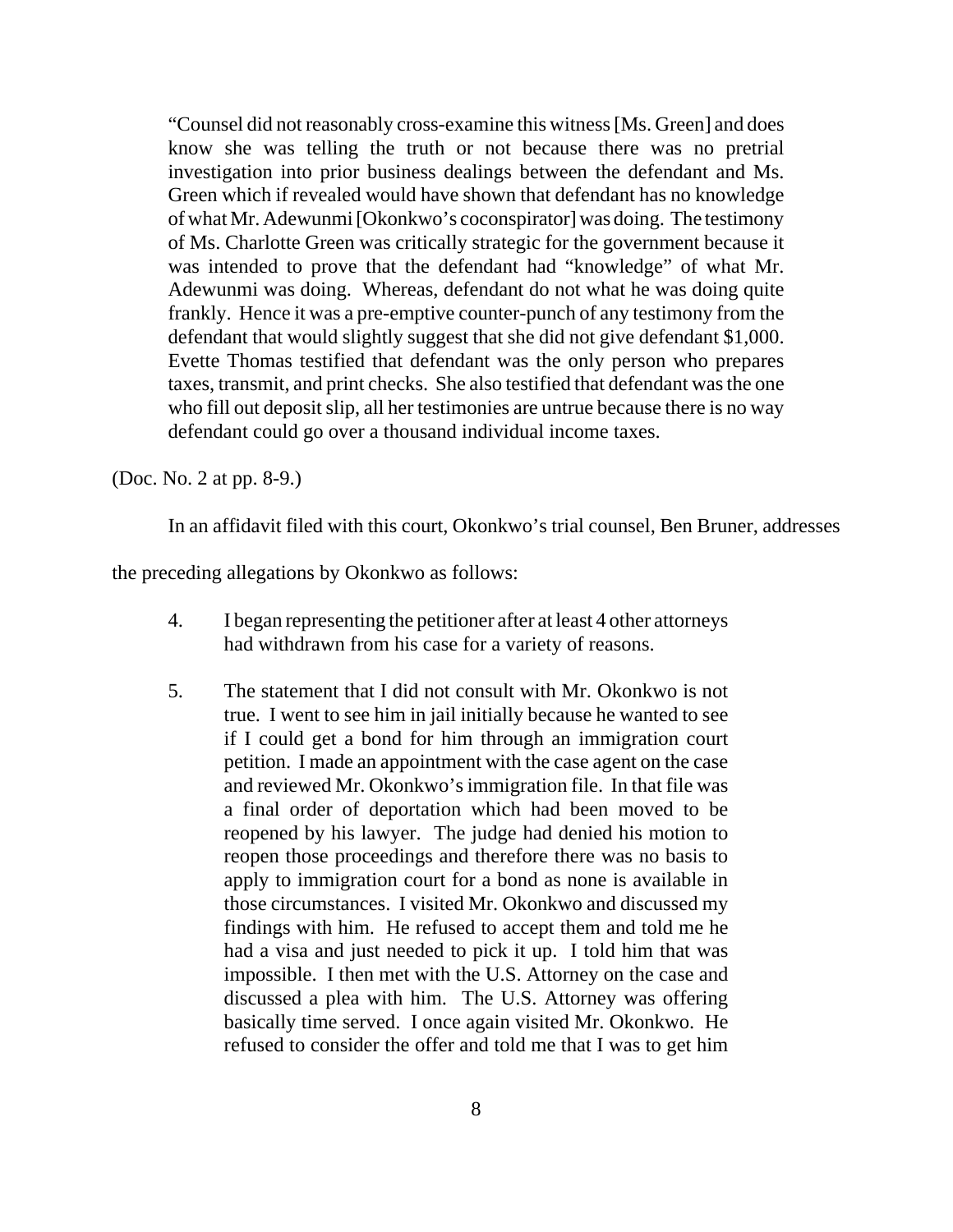a misdemeanor. I told him that wasn't the offer. I offered to discuss him assisting the AUSA with finding his codefendant who was still at large. Mr. Okonkwo offered to do so if he was released. I told him that wasn't going to be possible and he refused to consider any further plea deals and insisted on going to trial. I told the AUSA that and again went to see Mr. Okonkwo to discuss his trial. I asked him to prepare me a list of witnesses whom I could call on his behalf. His own staff was testifying against him and I foresaw no way to locate the missing codefendant and Mr. Okonkwo was not helping in that regard. Mr. Okonkwo insisted he knew nothing of the false returns he was accused of preparing and that his codefendant was to blame. I went to see Mr. Okonkwo again prior to trial after having gone through over 1000 pages of discovery to discuss his case with him. He said he didn't think he knew of any witness who could help him. It was on that basis that I conducted the trial.

(Doc. No. 10 at pp. 1-3.)

Thus, counsel's averments concerning his pretrial preparation and consultations with Okonkwo are in stark contrast with what Okonkwo asserts in his § 2255 motion.<sup>4</sup> Moreover, Okonkwo's only specific allegation of prejudice in this regard is that counsel's lack of investigation and preparation resulted in counsel's failure to establish the truth of Okonkwo's version of events through his cross-examination of the witnesses Green and Thomas. However, Okonkwo fails to explain the form counsel's cross-examination should have taken in order to achieve this end. As noted by the government in its answer to

<sup>&</sup>lt;sup>4</sup>In an affidavit filed in response to his trial counsel's affidavit, Okonkwo actually contradicts his own earlier assertions that counsel communicated with him only once prior to trial. In his affidavit, Okonkwo refers to counsel's visiting him on several occasions at the jail where he was being held before trial, although he complains that counsel "was always in a hurry" on these occasions and did not spend enough time discussing his case with him. (Doc. No. 26-2 at pp. 2-3.)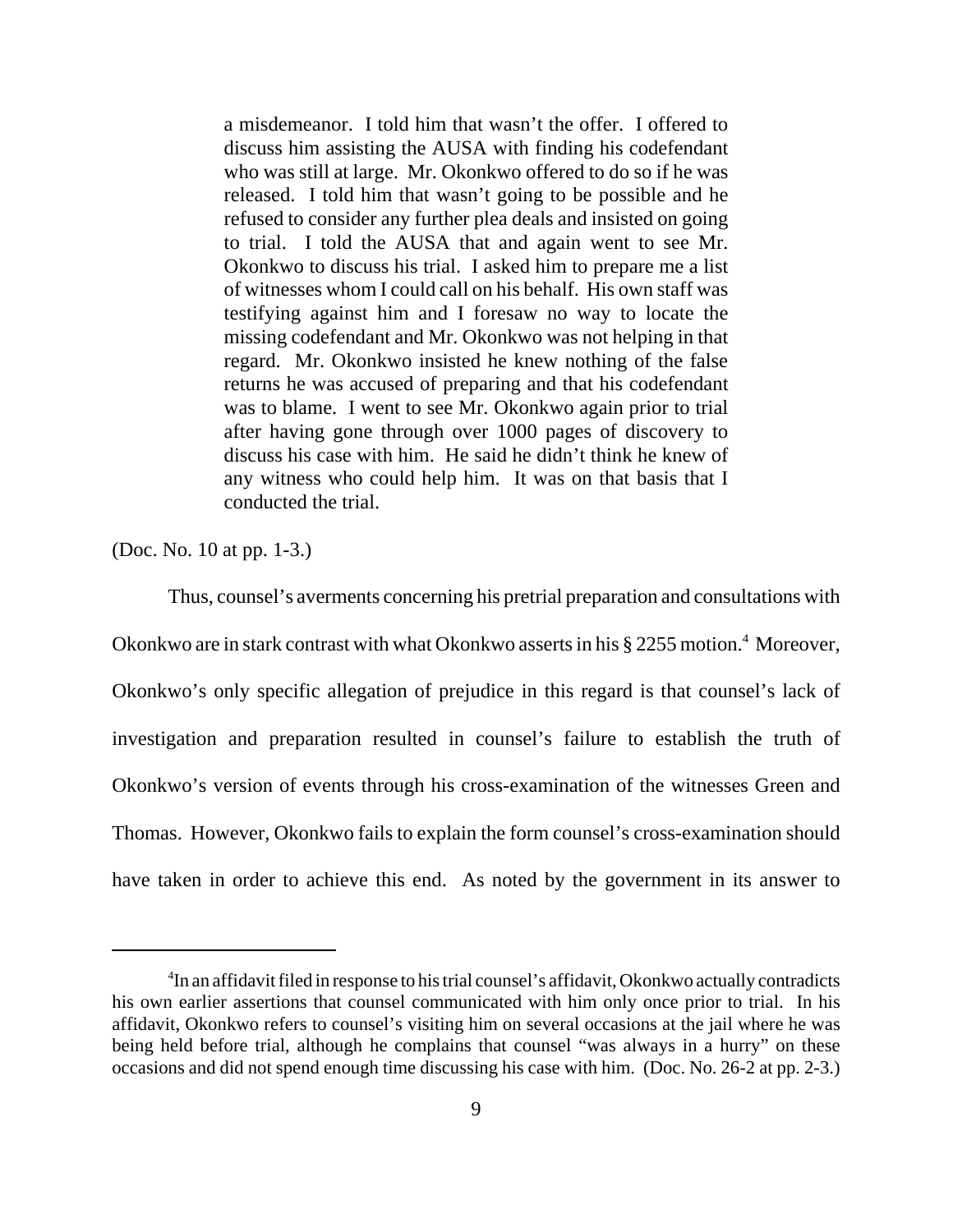Okonkwo's motion, the defense strategy at trial was to attempt to shift the blame for the fraudulent tax returns from Okonkwo to his charged coconspirator, Jonathan Adewunmi; counsel's cross-examination of Green and Thomas was consistent with this strategy. (*See* Doc. No. 20 at p. 6.) In cross-examining Green, who was one of the taxpayers in whose name a fraudulent tax return was prepared, counsel elicited testimony that Okonkwo introduced her to Adewunmi at his office and told her that Adewunmni would be handling her tax return, and that it was her understanding that her tax paperwork would be turned over to Adewunmi. (Doc. No. 20-Gov. Exh. D at p. 16.) When cross-examining Thomas, who was an employee in Okonkwo's office, counsel elicited testimony that Adewunmi, like Okonkwo and others, prepared tax returns at the office, that some clients requested that Adewunmi be their preparer, and that over a thousand customers came through the office during tax season, which suggested it would be difficult to know who – Okonkwo, Adewunmi, or someone else – among the business's preparers had prepared the fraudulent returns. (Doc. No. 20-Gov. Exh. C at pp. 70-73.) Okonkwo does not suggest how counsel might have cross-examined Green and Thomas differently so as to undermine any damaging testimony they gave on direct examination, and his cross-examination of the two was consistent with the defense strategy of blame-shifting to Adewunmi. Consequently, the court concludes that Okonkwo has failed to demonstrate that he was prejudiced by his counsel's performance in this regard.

Okonkwo also takes issue with his trial counsel's failure to put on defense witnesses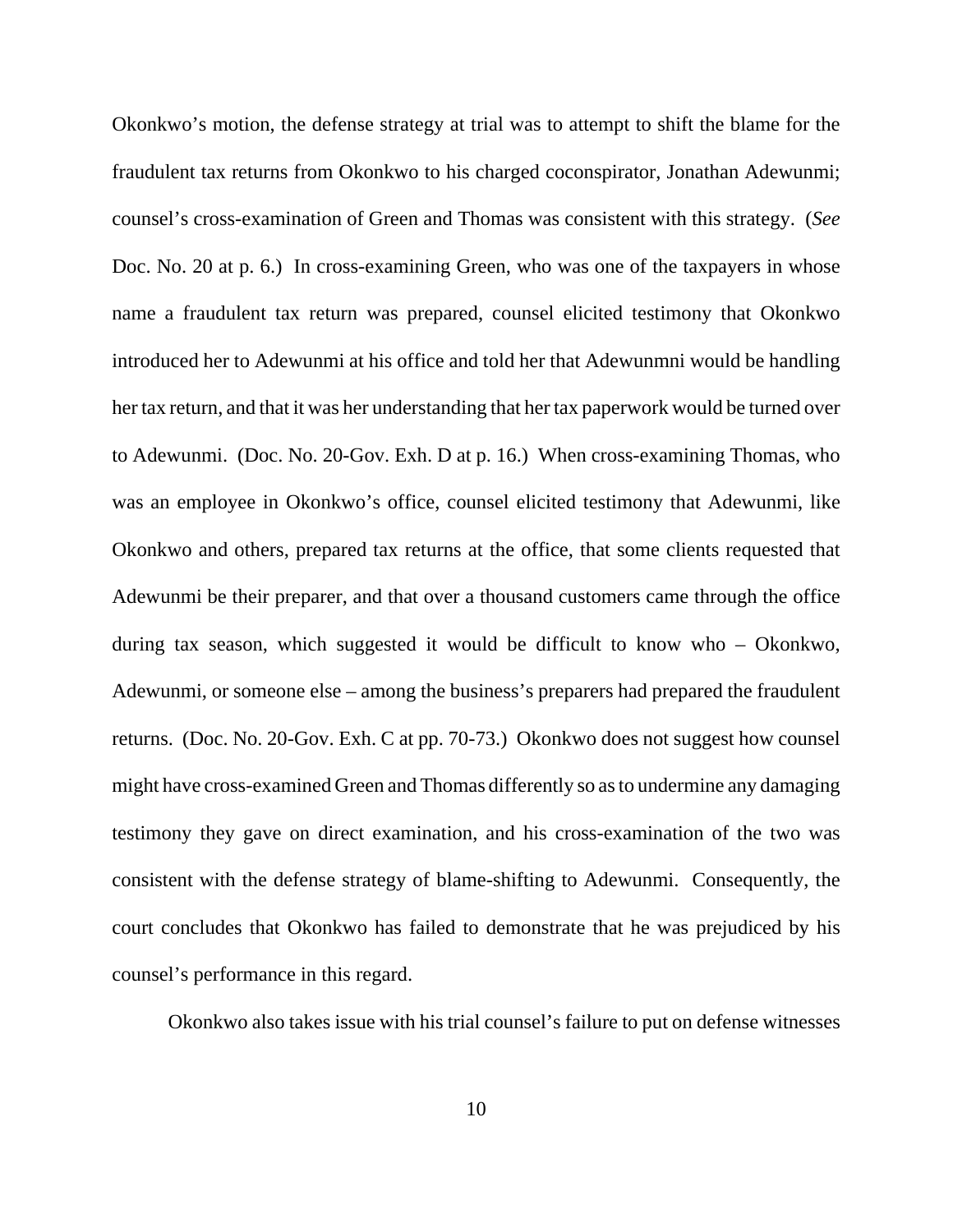and alleges that he prepared a list of 20 potential witnesses that counsel failed to pick up from him at the jail where he was held prior to trial. (*See* Doc. No. 26-2 at pp. 2-3.) Again, Okonkwo's allegations are contrary to the averments in counsel's affidavit, where counsel states that he asked Okonkwo to prepare a list of witnesses whom he could call on his behalf, but that Okonkwo told him he did not know of any witness who could help him. (Doc. No. 10 at p. 2.) Furthermore, Okonkwo, in his § 2255 motion and supporting pleadings, fails to identify any of the uncalled witnesses or to specify in any way how the witnesses could have provided testimony that benefitted his defense. Consequently, the court finds that Okonkwo again fails to demonstrate that he was prejudiced by counsel's actions.

Because Okonkwo fails to establish that counsel's performance was deficient and that he was prejudiced as a result of that deficient performance, he is not entitled to any relief based on this claim of ineffective assistance of counsel. *See Strickland*, *supra*, 466 U.S. at 687-89.

# *2. Failure to Impeach Government Witnesses Ellis and Wilson*

Okonkwo contends that as a result of his trial counsel's inadequate investigation of the case, counsel failed to impeach government witnesses Larry Ellis and Louie Wilson<sup>5</sup> for lying under oath and for testifying falsely against him. (*See* Doc. No. 2 at pp. 12-13; Doc. No. 3 at p. 2.) In addition, Okonkwo argues that his appellate counsel was ineffective for failing to present this issue on appeal. (*Id*.)

<sup>5</sup>Okonkwo calls Wilson "Tim Wilson" in his pleadings. However, it appears he is actually referring to Louie Wilson.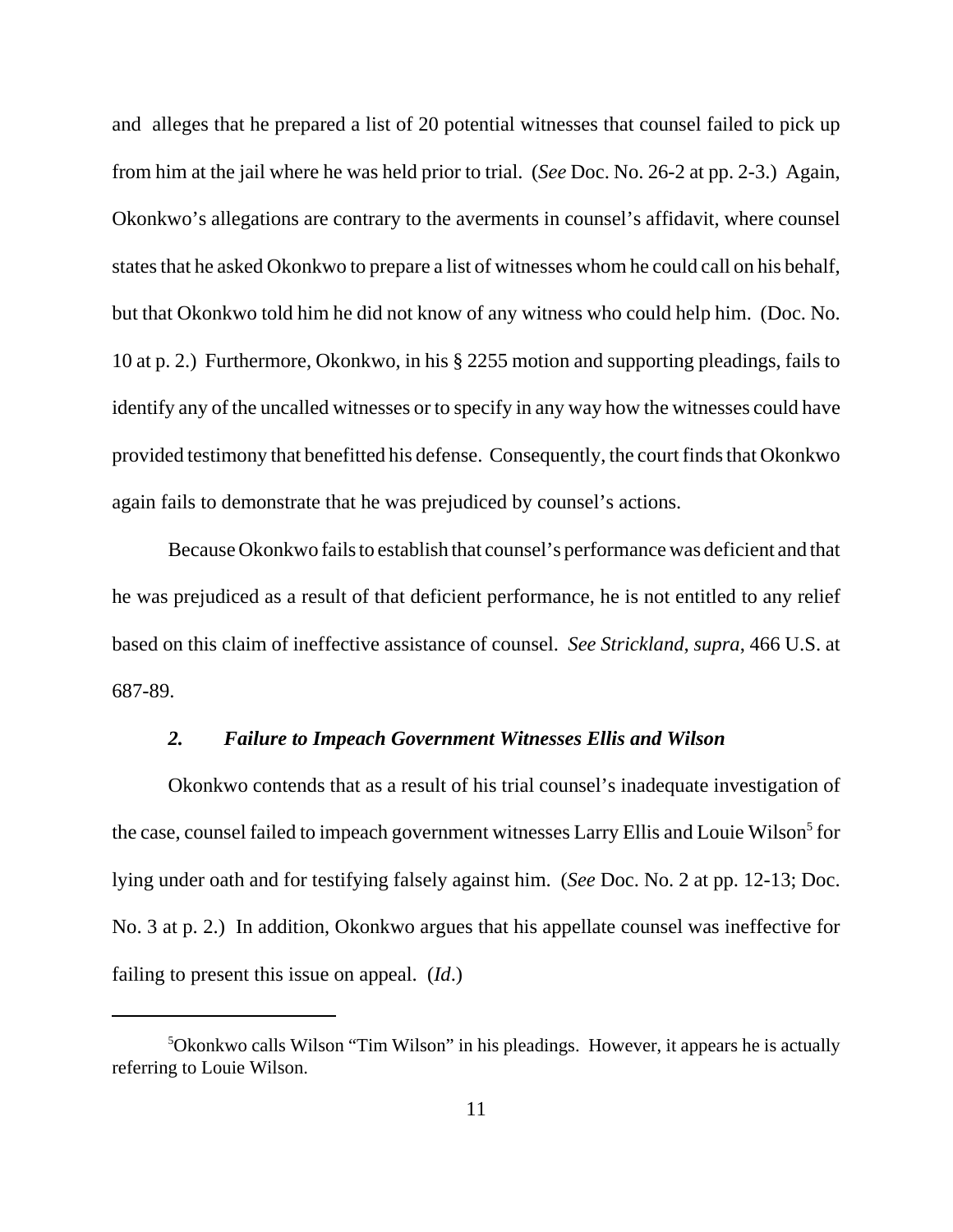The record reflects that in the search warrant affidavit for the search of Okonkwo's business, IRS Special Agent Larry Ellis stated that fellow IRS Special Agent Louie Wilson had spoken to a special agent with the Immigration and Naturalization Service ("INS") who had advised Wilson that in October 1990, "an individual identified as Okonkwo" had been arrested in Brussels, Belgium, for heroin possession. (*See* Doc. No. 20-Gov. Exh. E at p. 3.) In addition, in his grand jury testimony, Ellis stated that Okonkwo had been arrested in Belgium for trafficking in heroin. However, the INS later determined through fingerprint comparisons that the petitioner was not the "Matthew Okonkwo" who was the subject of the drug arrest in Belgium. Okonkwo now suggests that Ellis and Wilson, who testified for the government at his trial, could have been impeached based on their incorrect statements regarding him in the search warrant affidavit and before the grand jury.

The matter of the Belgium drug arrest of a "Matthew Okonkwo" was not disclosed in any way to the jury at Okonkwo's trial. Thus, the only possible utility of bringing out the prior erroneous statements and testimony of Ellis and Wilson would be in an attempt to impeach their credibility based on their having made false statements under oath. However, Okonkwo does not demonstrate that either Ellis or Wilson *knowingly* made false statements or that they had any reason to believe that their statements in the search warrant affidavit and to the grand jury about Okonkwo's drug arrest in Belgium were inaccurate. As the government observes in its answer to Okonkwo's motion, "a reasonable lawyer could have concluded that any slight impeachment value would have been outweighed by the risk of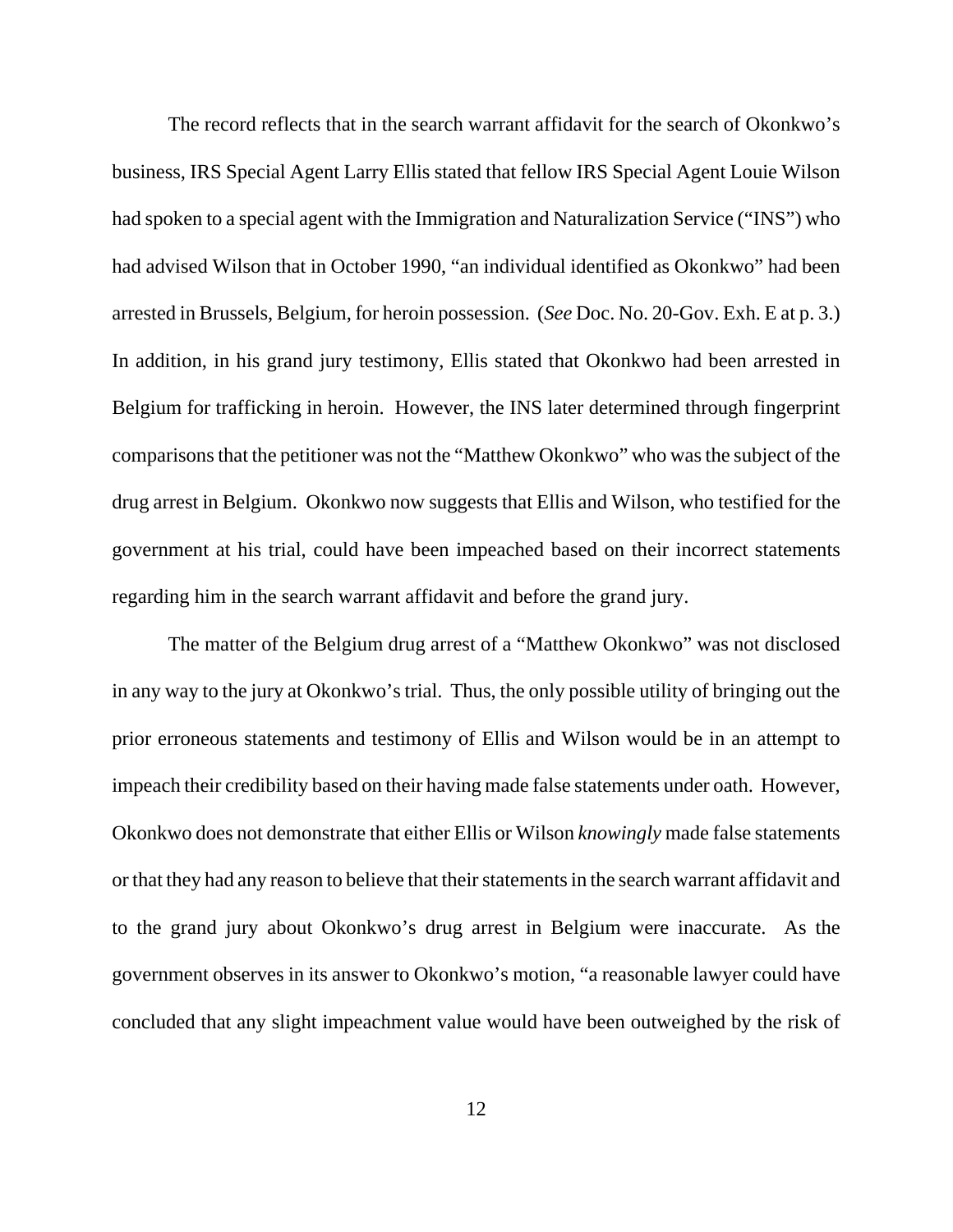injecting the issue of heroin distribution into the case." (Doc. No. 20 at p. 7.) Okonkwo fails to show that his trial counsel's performance was deficient in this regard, or that he was prejudiced as a result of trial counsel's performance. *Strickland*, 466 U.S. at 687-89. Thus, he is not entitled to any relief based on this claim of ineffective assistance of his trial counsel. Likewise, he fails to show that his appellate counsel rendered ineffective assistance by failing to present this issue on appeal.

## *3. Counsel's Understanding of Tax-preparation Business*

Okonkwo contends that his trial counsel failed to conduct an adequate investigation of the manner of operation of his tax-preparation business and thus failed to discover facts that could have been used in his defense. (*See* Doc. No. 2 at pp. 14-15.) He is notably vague on how additional investigation by counsel of his line of business could have assisted his defense, although he makes some reference to evidence concerning the workings of taxreturn software that might have been introduced. However, he does not point to any specific evidence and makes no actual attempt to show how this evidence might have negated the evidence of his guilt. Again, Okonkwo's cursory allegations of ineffective assistance fail to establish deficient performance by his counsel or any resulting prejudice. *Strickland*, 466 U.S. at 687-89. Therefore, he is not entitled to any relief based on this claim of ineffective assistance of counsel.

## *4. "Nonchalant" and Inadequate Advice about Plea Offer*

Okonkwo contends that his trial counsel failed to conduct sufficient consultation with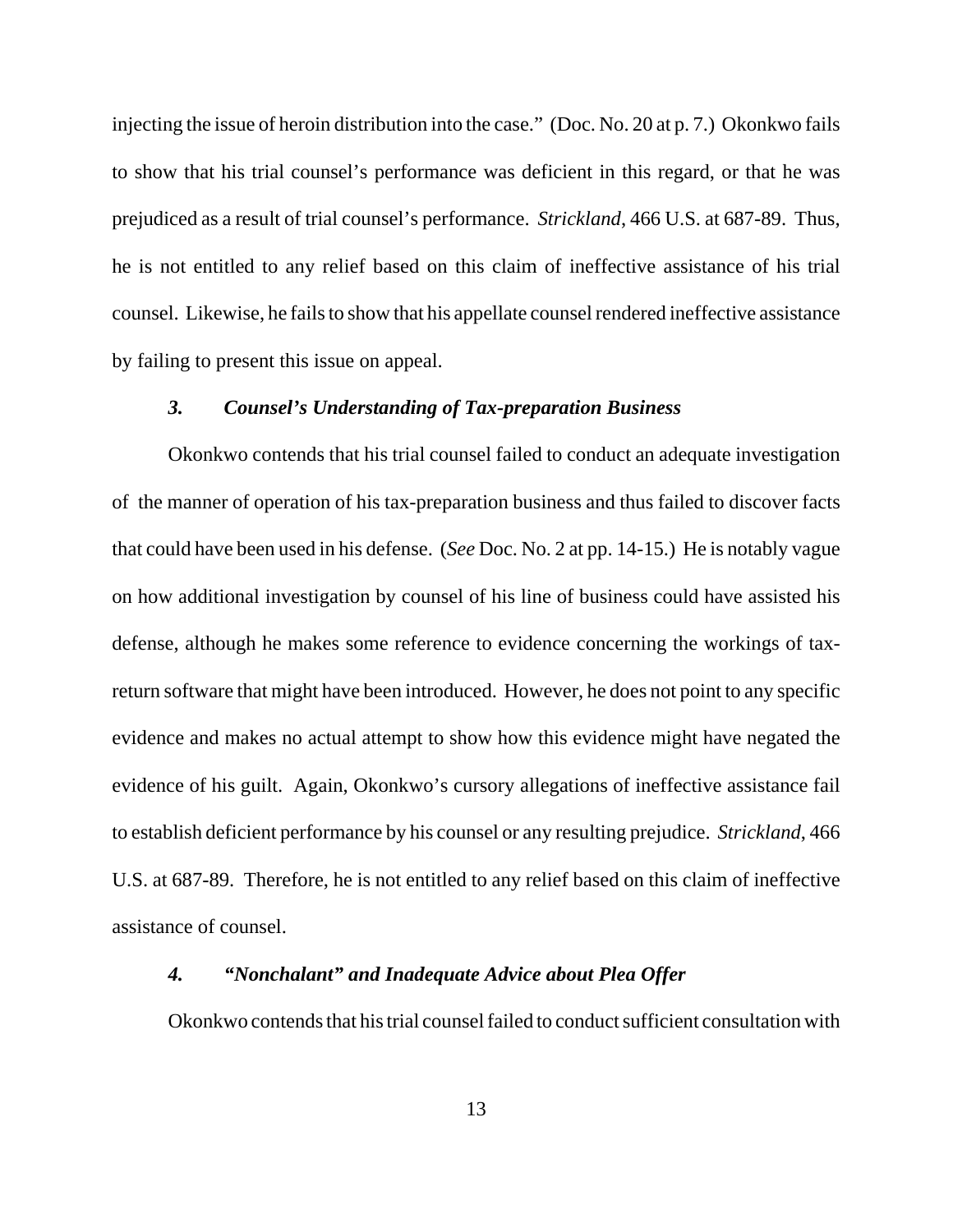him prior to trial, did not convey the strength of the government's case to him, and was "nonchalant" while discussing a plea offer tendered by the government. (*See* Doc. No. 2 at pp. 16-17; *see also* Doc. No. 2 at pp. 5-7.) As a consequence, he says, counsel failed to adequately advise him to consider the government's plea offer. (*Id*.)

In his affidavit filed with this court, Okonkwo's trial counsel states that after discussing a plea deal with the government, he informed Okonkwo that the government was offering him "basically time served," but that Okonkwo refused to consider the government's offer and told counsel that he was to "get him a misdemeanor." (Doc. No. 10 at p. 2.) Counsel then advised Okonkwo that the government was not offering him a misdemeanor and offered to discuss Okonkwo's assisting the government in locating his codefendant Adewunmi, who was still at large. (*Id*.) According to counsel, Okonkwo offered to do so only if he was released. (*Id*.) Counsel states that when he then told Okonkwo it was not possible to obtain his release at that time, Okonkwo "refused to consider any further plea deals and insisted on going to trial." (*Id.*)

In its answer to Okonkwo's motion, the government has included as an exhibit a copy of an e-mail letter from the Assistant United States Attorney to Okonkwo's trial counsel, to which the U.S. Attorney attached a copy of the plea agreement offered to Okonkwo. (Doc. No. 20-Gov. Exh. F.) Under the offered plea deal, Okonkwo would plead guilty to a single count of assisting in the filing of a false tax return; the government agreed that the appropriate sentence for Okonkwo would be at the low end of the guideline range, except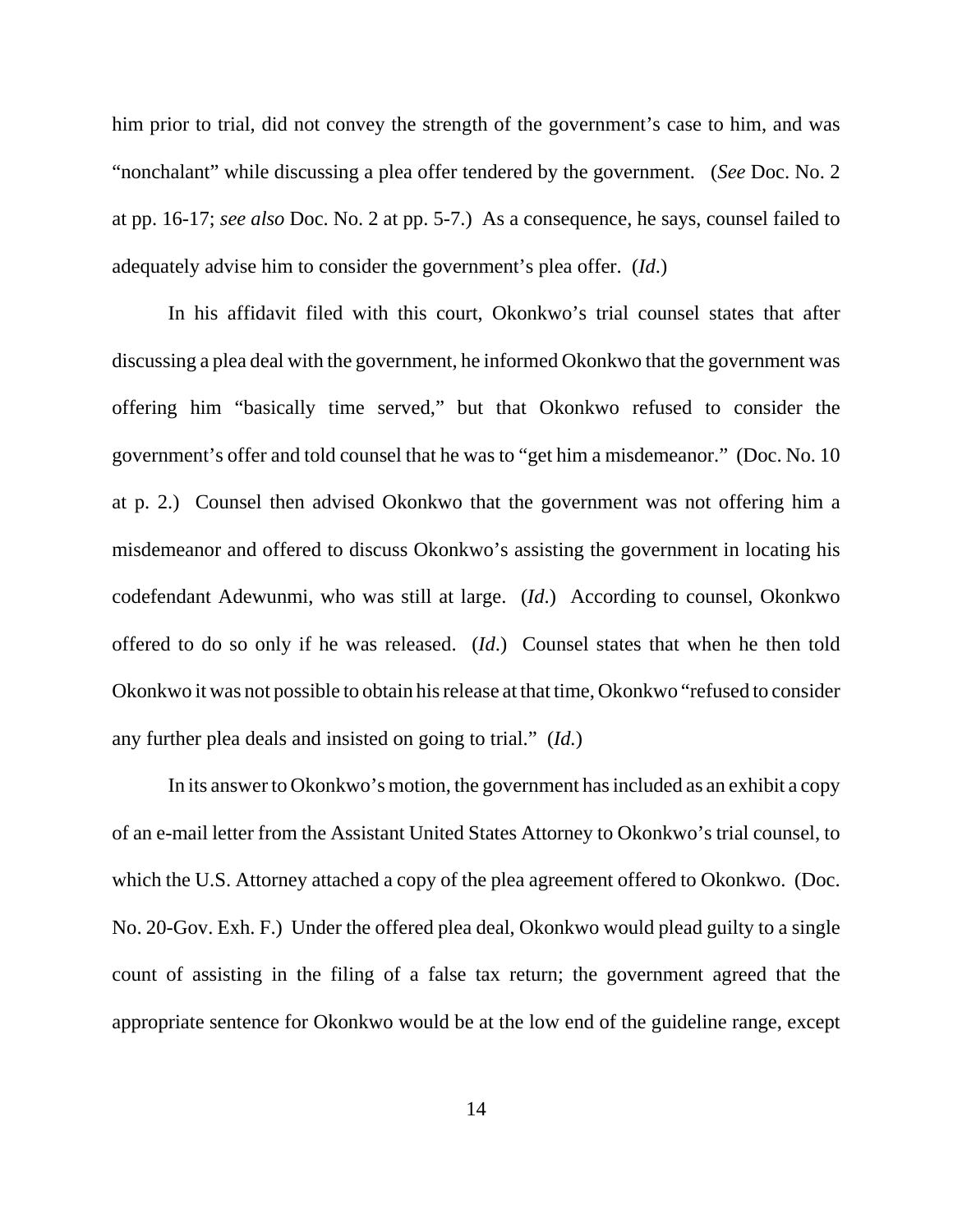that if the low end were determined to be 12 months, the government agreed that the appropriate sentence would be 12 months and 1 day. (*Id*., *Plea Agreement* at p. 2.) In his letter to Okonkwo's counsel, the U.S. Attorney indicates that Okonkwo might receive an even shorter sentence under the agreement if the government moved at sentencing for a downward departure pursuant to U.S.S.G. § 5K1.1, contingent upon Okonkwo's substantial assistance to the government. (*Id., E-mail Letter* at p. 1.) The e-mail letter from the U.S. Attorney to Okonkwo's trial counsel is dated September 22, 2006, and advises counsel that the plea offer would expire unless Okonkwo accepted it on or before October 3, 2006. (*Id*.)

Also attached to the government's answer to Okonkwo's § 2255 motion is a copy of a response sent by Okonkwo's trial counsel to the U.S. Attorney, dated October 5, 2006, in which Okonkwo's counsel states that "[a]fter numerous conversations with Mr. Okonkwo, he has elected to go to trial in this cause." (Doc. No. 20-Gov. Exh. G.)

Weighing Okonkwo's vague allegations – that his trial counsel failed to adequately convey to him the strength of the government's case and was "nonchalant" in discussing the plea offer tendered by the government – against the averments by counsel in his affidavit and the record evidence indicating that counsel did fully discuss the plea offer and its terms with Okonkwo but that Okonkwo was obstinate in his refusal to accept the deal, this court concludes that Okonkwo has failed to show that his trial counsel's performance was deficient in this regard, or that he was prejudiced as a result of counsel's performance. *Strickland*, 466 U.S. at 687-89. In his reply to the government's answer to his § 2255 motion, Okonkwo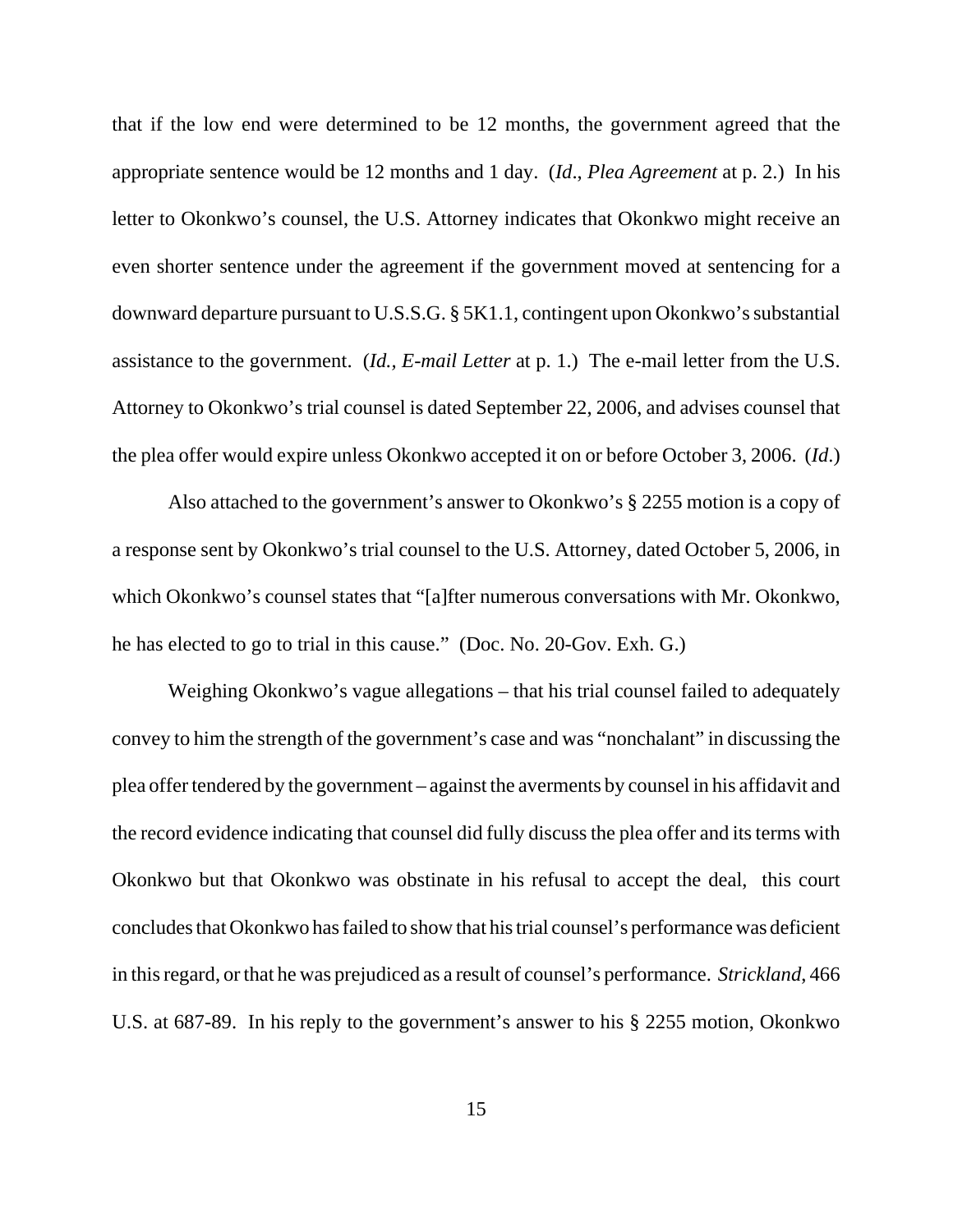appears to suggest that his trial counsel's reference in his affidavit to the government's offer of a plea deal of "basically time served" (Doc. No. 10 at p. 2) indicates that the government made a plea offer with terms different from, and more favorable than the one communicated to him by counsel. (*See* Doc. No. 26 at p. 7) However, when counsel's statement is viewed in light of the terms of the plea offer contained in the record (the only plea offer for which any evidence exists), it is clear that this the same plea offer to which counsel refers in his affidavit and which counsel communicated to Okonkwo prior to trial. Therefore, for the reasons stated, Okonkwo is not entitled to any relief based on this claim of ineffective assistance of counsel.

# *5. Statute of Limitations Defense*

Okonkwo contends that his trial counsel rendered ineffective assistance by failing to investigate and present a statute of limitations defense. (*See* Doc. No. 2 at pp. 18-19.)

Title 26 U.S.C. § 6531 provides, in pertinent part, as follows:

No person shall be prosecuted, tried, or punished for any of the various offenses arising under the internal revenue laws unless the indictment is found or the information instituted within 3 years next after the commission of the offense, except that *the period of limitation shall be 6 years –*

*(1) for offenses involving the defrauding or attempting to defraud the United States or any agency thereof, whether by conspiracy or not, and in any manner*;

....

*(3) for the offense of willfully aiding or assisting in, or procuring, counseling, or advising, the preparation or presentation under, or in connection with any matter arising under, the internal revenue laws, of a false*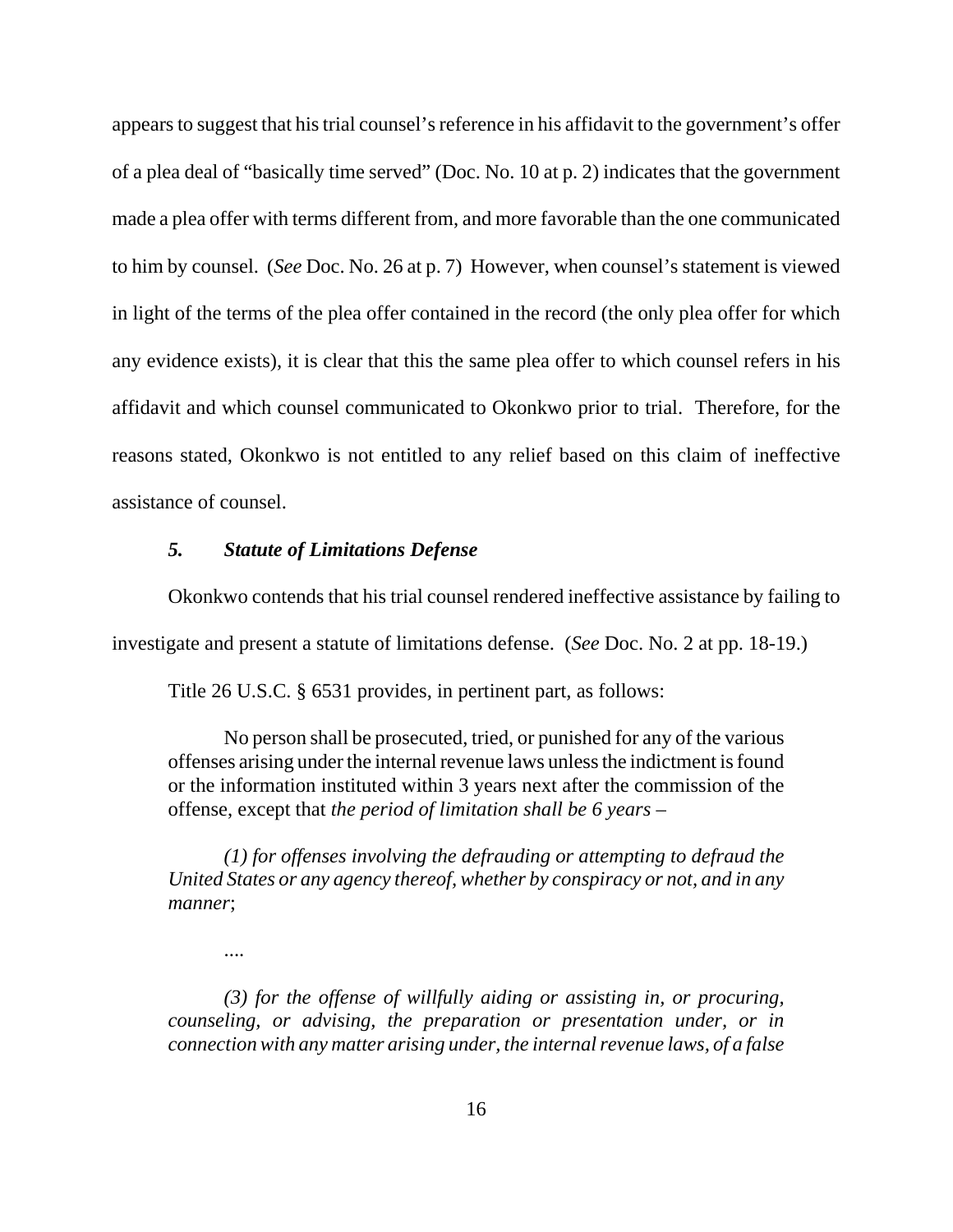*or fraudulent return*, affidavit, claim, or document (whether or not such falsity or fraud is with the knowledge or consent of the person authorized or required to present such return, affidavit, claim, or document);

....

... *For the purpose of determining the periods of limitation on criminal prosecutions, the rules of section 6513 shall be applicable*.

26 U.S.C. § 6531 (emphasis added).

Title 26, § 6513 states, in pertinent part:

(a) Early return or advance payment of tax. – *For purposes of section 6511, any return filed before the last day prescribed for the filing thereof shall be considered as filed on such last day*. For purposes of section 6511(b)(2) and (c) and section 6512, payment of any portion of the tax made before the last day prescribed for the payment of the tax shall be considered made on such last day. For purposes of this subsection, the last day prescribed for filing the return or paying the tax shall be determined without regard to any extension of time granted the taxpayer and without regard to any election to pay the tax in installments.

26 U.S.C. § 6513(a) (emphasis added).

Thus, § 6513(a) provides that, for limitations purposes, returns that are filed early are deemed to have been filed on April 15 of the same year. *See United States v. Habig*, 390 U.S. 222, 225-26 (1968) ("[I]f a taxpayer anticipates the April 15 filing date by filing his return on January 15, the six-year limitations period for prosecutions under § 6531 commences to run on April 15. Practically, the effect of the reference to § 6513 in § 6531 is to give the Government the administrative assistance, for purposes of its criminal tax investigations, of a uniform expiration date for most taxpayers, despite variations in the dates of actual filing.").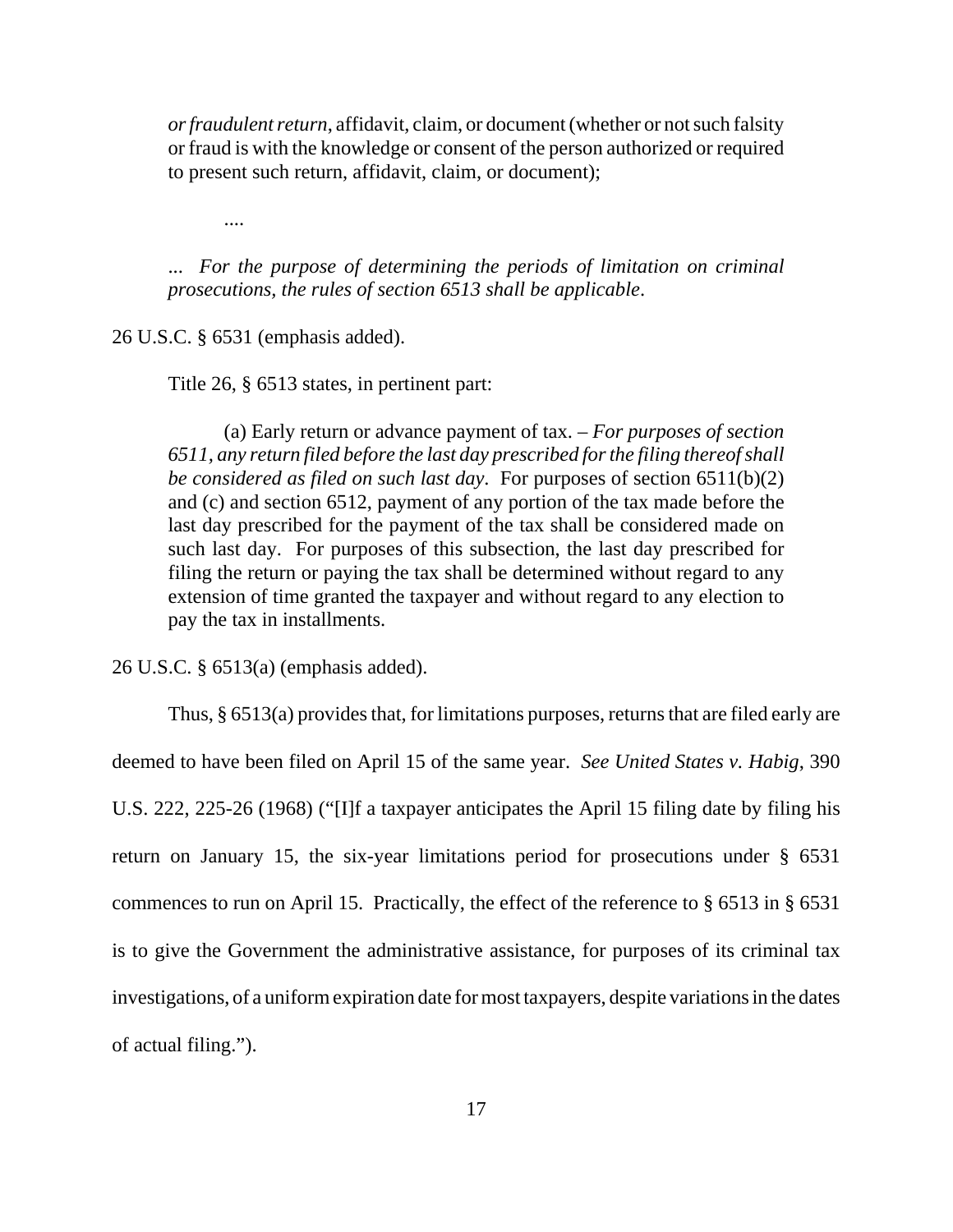Okonkwo's indictment was returned on April 5, 2006. Counts 2 through 12 of the indictment all charge Okonkwo with assisting in the preparation of false 1999 tax returns, in violation of 26 U.S.C. § 7206(2). These returns were filed between January 24, 2000, and April 15, 2000. As indicated above, pursuant to 26 U.S.C. § 6513(a), the "deemed" filing date of these returns was therefore April 15, 2000. Thus, with respect to Counts 2 through 12, the April 5, 2006, indictment was returned less than six years after the deemed filing date of the fraudulent tax returns. Consequently, any limitations defense as to Counts 2 through 12 would have been futile.

Count 1 of Okonkwo's indictment charges a conspiracy to defraud the United States "for the purpose of impeding, impairing, obstructing, and defeating the lawful Government functions of the Internal Revenue Service ("IRS") in the ascertainment, computation, assessment, and collection of revenue, that is, income taxes." Count 1 includes allegations of overt acts in furtherance of the conspiracy occurring on April 5, April 7, April 15, and May 8 of  $2000 -$  all dates within the six-year statutory limitation period.<sup>6</sup> In order to meet the requirements of the statute of limitations, the government "must allege and prove the commission of at least one overt act by one of the conspirators within [the limitations period] in furtherance of the conspiratorial agreement." *United States v. Davis*, 533 F.2d 921, 926  $(5<sup>th</sup> Cir. 1976)$ . In Okonkwo's case, the government alleged and proved the commission of several overt acts in furtherance of the conspiracy by one of the conspirators within the six-

<sup>&</sup>lt;sup>6</sup>Count 1 also alleges overt acts occurring on earlier dates.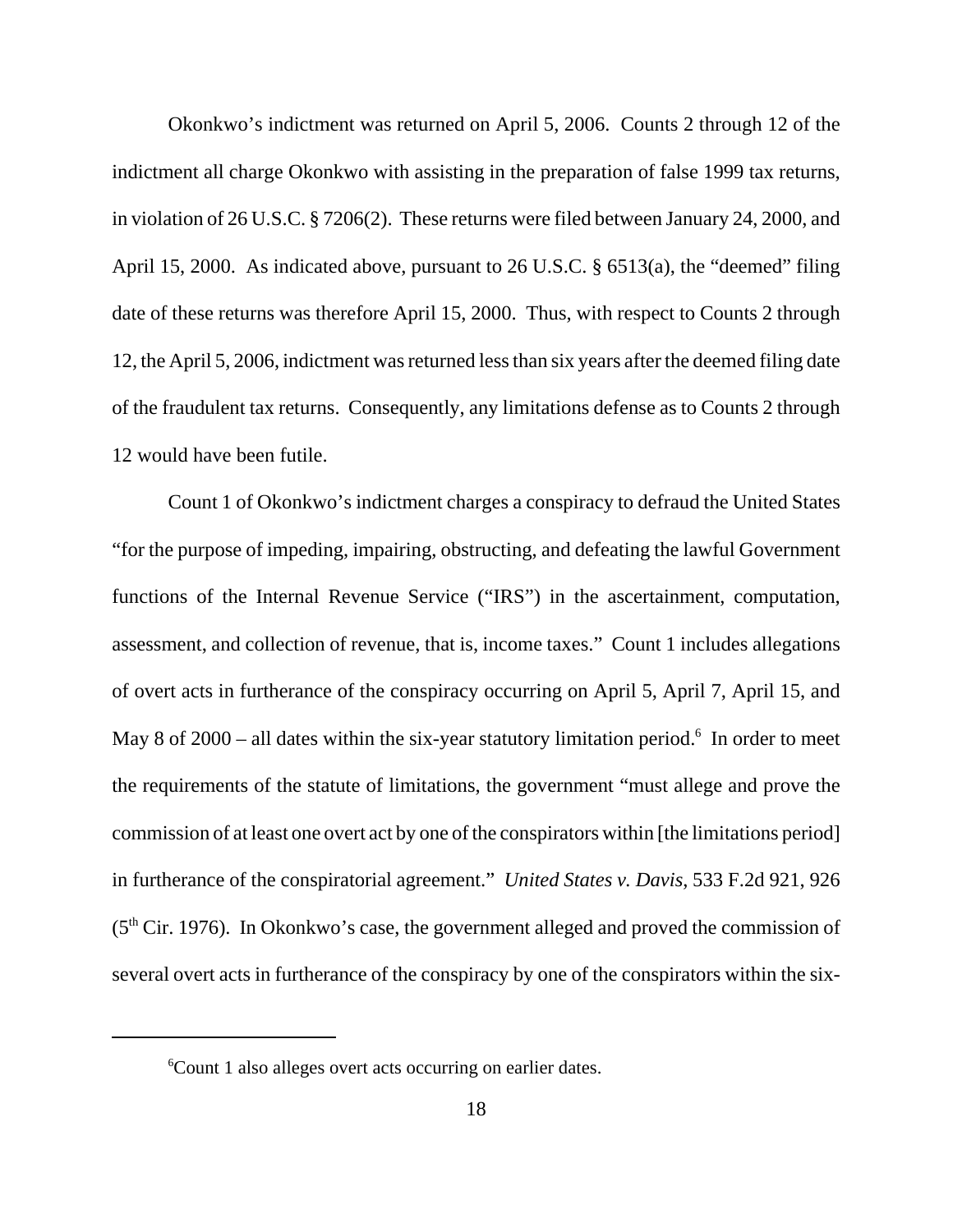year limitations period. Therefore, as was the case with Counts 2 through 12 of the indictment, any limitations defense as to Count 1 would have been futile.

Because there would have been no merit to a statute of limitations defense in Okonkwo's case, his counsel was not ineffective for failing to pursue such a defense. *See Chandler v. Moore*, 240 F.3d 907, 917 (11<sup>th</sup> Cir. 2001) (counsel is not ineffective for failing to argue a meritless issue); *United States v. Winfield*, 960 F.2d 970, 974 (11<sup>th</sup> Cir. 1992) (same). Therefore, Okonkwo is not entitled to any relief based on this claim.

### *6. Counsel's Absence from Presentence Interview*

Okonkwo alleges that his trial counsel was ineffective because he was not present during Okonkwo's presentence interview with the probation officer. (*See* Doc. No. 3 at p. 1.) The court first notes that Okonkwo fails to cite any binding authority holding that a defendant's Sixth Amendment right to counsel applies to presentence interviews by the court's probation office. *See United States v. Simpson*, 904 F.2d 607, 611 (11<sup>th</sup> Cir.1990) (declining to address the argument because the issue was waived but noting that three circuits have rejected it); *see also Williams v. United States*, [No. CV508-034] 2009 WL 2486914 (S.D. Ga. Aug. 10, 2009) (noting that vast majority of other circuits have found no violation of right to counsel where probation office conducts presentence interview outside presence of counsel, especially if probation office has taken no action to exclude counsel). In any event, Okonkwo fails to point to any prejudice that resulted from his counsel's absence from the interview. For instance, Okonkwo does not suggest, much less establish,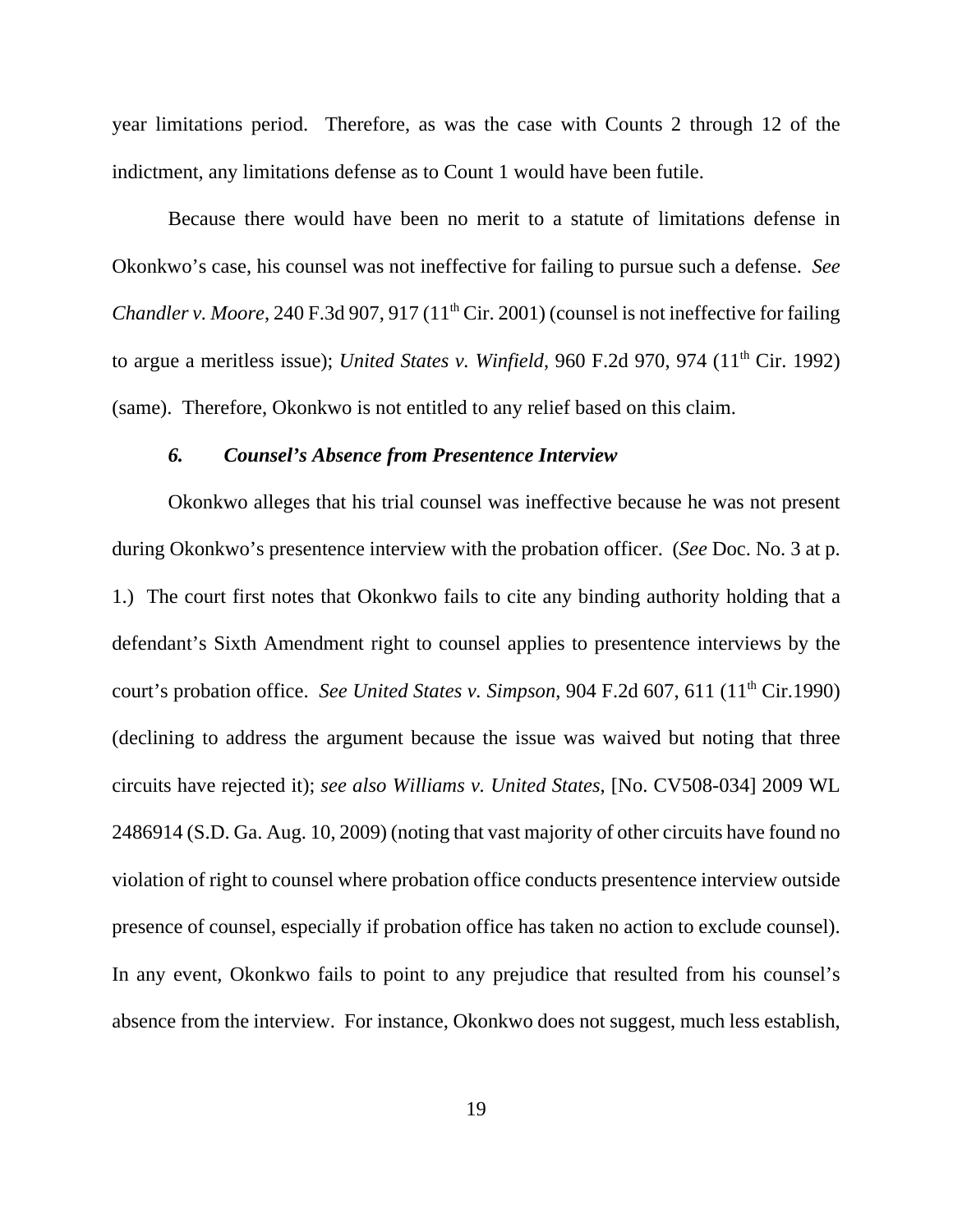that his sentence was affected by any statements he gave the probation officer. Nor does he point to any errors in the presentence investigation report prepared by the probation officer. In the absence of a demonstration of any resulting prejudice, Okonkwo cannot succeed on a claim of ineffective assistance of counsel based on his counsel's absence from the interview with the probation officer. Okonkwo is not entitled to § 2255 relief here.

## *7. Mitigating Sentencing Evidence*

Okonkwo says his counsel rendered ineffective assistance at sentencing by failing to investigate and present mitigating evidence to the district court. (*See* Doc. No. 2 at pp. 20- 23.) In particular, Okonkwo maintains that counsel should have presented members of his family and the minister of his church to plead for leniency. (*Id*. at p. 20.) Okonkwo also suggests that counsel could have presented, as mitigating factors, evidence that he had no prior criminal record, had children who would be left without a father while he was in prison, had founded his own business and provided employment to many others, was accomplished in terms of education, and was the founder of a church that engaged in humanitarian outreach. (*Id*. at p. 21.)

In his affidavit filed with this court, Okonkwo's trial counsel states, in pertinent part:

Regarding his allegations that I should have put on evidence that he was a minister in mitigation of his sentence, Mr. Okonkwo had described himself as a deacon to me and not a minister. The Court at sentencing was much disturbed that the petitioner had taken advantage of poor people in this scheme. To argue that Mr. Okonkwo was involved in a leadership position with a church would have in my view made it worse in that the Court would have accused him of using his church to prey on poor people. My recollection is that I tried to argue that the case should be sentenced as a time served case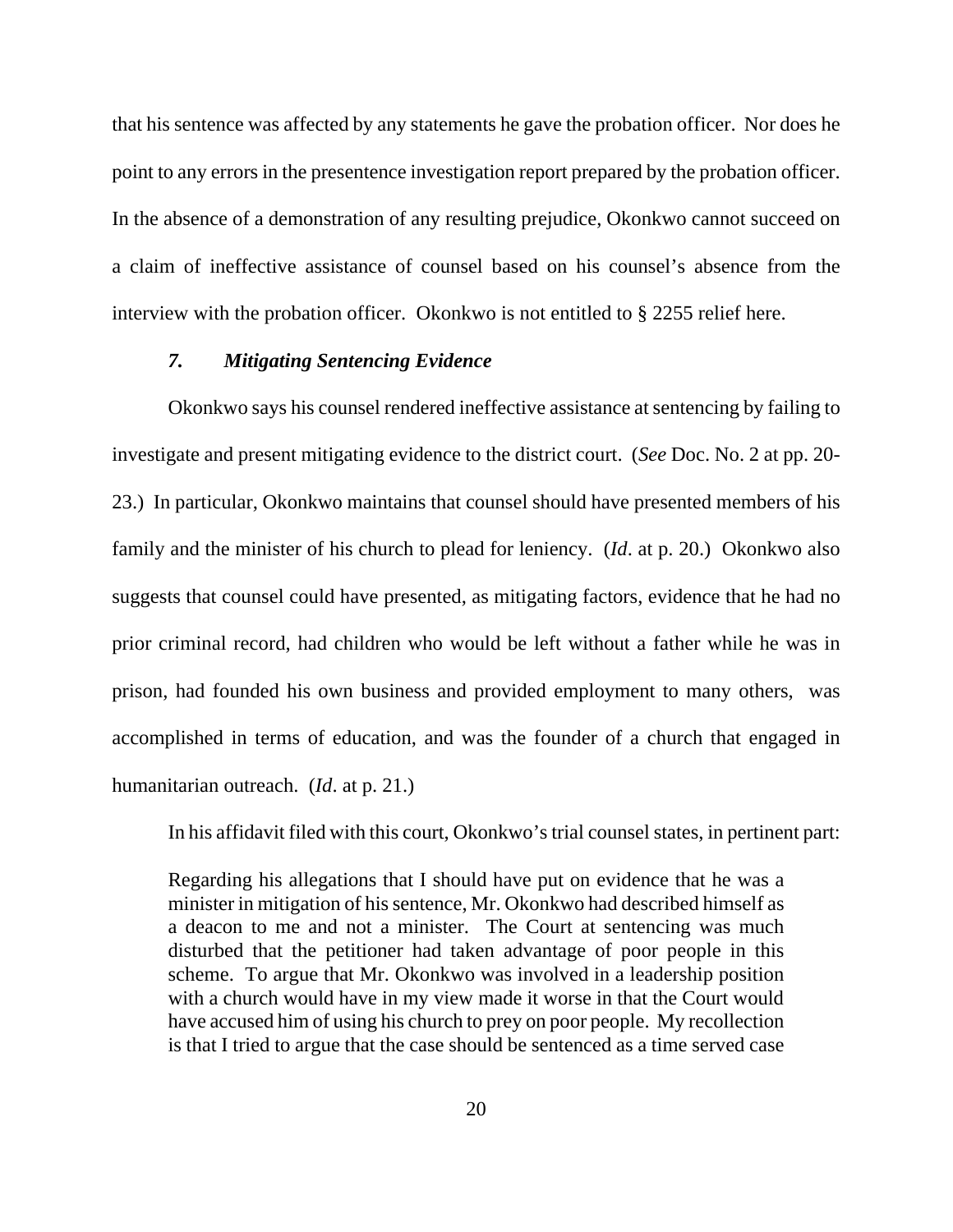and not pursuant to the guidelines because Mr. Okonkwo had a final order of deportation waiting for him and serving additional time would be a waste of U.S. resources to little avail.

#### (Doc. No. 10 at p. 3.)

Okonkwo does not demonstrate that his family members and church minister were indeed willing to plead for leniency on his behalf at his sentencing. Nor does he allege that he ever suggested to his counsel that such testimony might be forthcoming. Moreover, as argued by the government in its answer to the § 2255 motion (*see* Doc. No. 20 at p. 11), and as suggested by trial counsel in his affidavit, evidence regarding Okonkwo's leadership position in his church, his educational accomplishments, and his standing as a businessman could have cut either way at sentencing, as these were things that put Okonkwo in positions of trust and authority and allowed him to take advantage of others. Indeed, at sentencing, the district court asked Okonkwo's counsel why a high sentence was not justified when Okonkwo took advantage of poor and uneducated people in committing his fraud. (*See Sentencing Hearing* at pp. 4-7.) Under the circumstances, the district court did not demonstrate any inclination to impose a lower-than-prescribed sentence, and indeed, although counsel argued for an 18-month sentence, at the low end of the advisory guidelines, the court imposed a 24-month sentence, at the top end of the applicable advisory guidelines.

Based on the foregoing, the undesigned concludes that Okonkwo has failed to show that the results of his sentencing would have been any different had his counsel presented the alleged mitigating evidence. In the absence of a demonstration of any prejudice,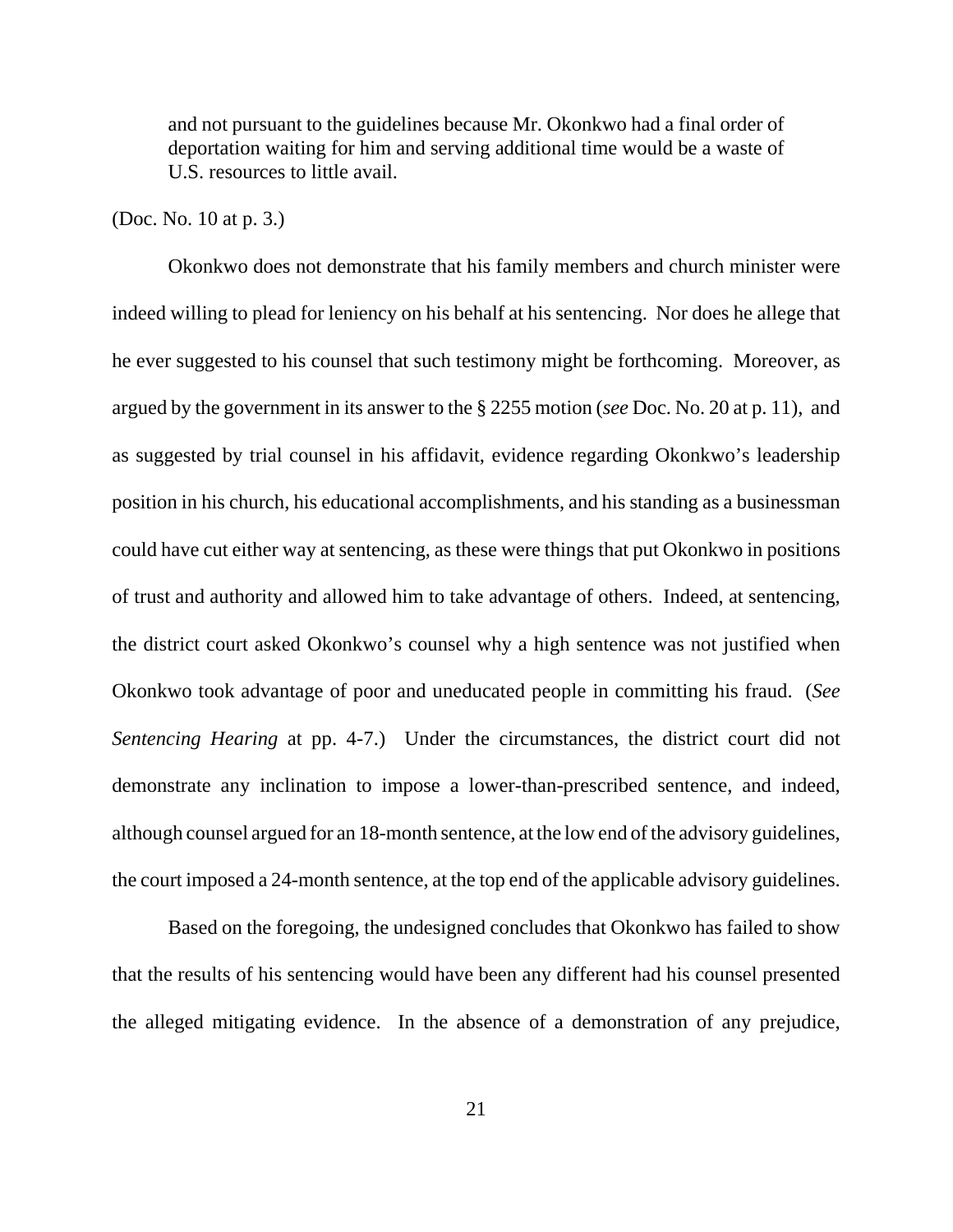Okonkwo cannot succeed on this claim of ineffective assistance of counsel. Therefore, he is not entitled to any relief based on this claim.

#### *8. Restitution Order*

Okonkwo contends that his trial counsel should have objected to the district court's restitution order making him responsible for repaying the IRS the full amount of fraudulently obtained tax refunds, because it was wrong for the court to make him "bear the consequences of a codefendant." (*See* Doc. No. 26-2 at p. 4.).

There is no merit to this claim. "If the court finds that more than one defendant has contributed to the loss of a victim, the court may make each defendant liable for payment of the full amount of restitution or may apportion liability among the defendants to reflect the level of contribution to the victim's loss and economic circumstances of each defendant." 18 U.S.C. § 3664(h); *see also, e..g., United States v. Rini*, 229 Fed.Appx. 841, 846 (11th Cir. 2007) (unpublished). It was appropriate for the district court to hold Okonkwo liable for the full amount of restitution. Counsel is not ineffective for failing to argue a meritless issue. *Chandler*, 240 F.3d at 917; *Winfield*, 960 F.2d at 974. Okonkwo is not entitled to any relief based on this claim.

## *9. Appellate Counsel's Failure to Raise Issues*

Okonkwo contends that his appellate counsel rendered ineffective assistance by filing a brief containing a single "irrelevant issue" rather than presenting issues that Okonkwo had discussed with counsel and which, according to Okonkwo, would have yielded a favorable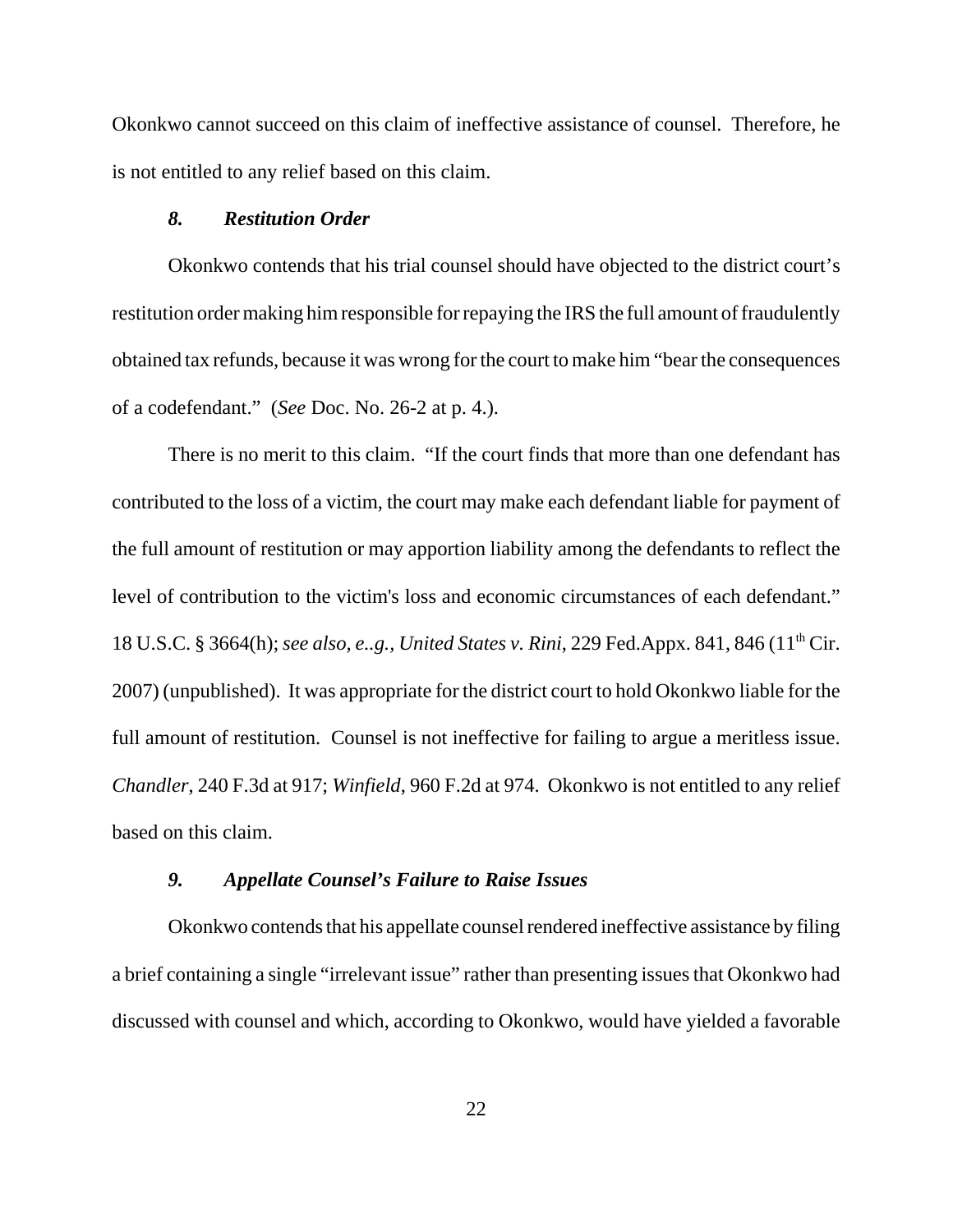result on appeal.<sup>7</sup> (*See* Doc. No. 26 at p. 7; Doc. No. 26-3 at pp. 2-3.)

The only arguably specific allegations Okonkwo makes in this regard is that his appellate counsel should have presented on appeal Okonkwo's complaints regarding the alleged ineffective assistance of his trial counsel and that appellate counsel should also have pursued a statute of limitations defense on appeal. However, Okonkwo's claims of ineffective assistance of trial counsel were not matters that appellate counsel could have raised for the first time on appeal. Moreover, those claims of ineffective assistance of trial counsel have been presented by Okonkwo in his § 2255 motion and have been found to be without merit. Finally, as discussed previously, there was no merit in a statute of limitations defense; consequently, appellate counsel could not be ineffective for failing to pursue this issue. Okonkwo has failed to demonstrate that his appellate counsel rendered ineffective assistance.

#### *10. Cumulative Error*

Okonkwo asserts that the cumulative effect of his trial and appellate counsels' errors prejudiced his defense and deprived him of a fair trial. (*See* Doc. No. 2 at p. 23; Doc. No. 26 at p. 2.) In the absence of any error, however, there can be no cumulative error. *See United States v. Hall*, 455 F.3d 508, 520 (5<sup>th</sup> Cir.2006). Because this court has found no error in trial or appellate counsel's performance, Okonkwo's cumulative error claim also fails.

 $7$ Okonkwo was represented on direct appeal by attorney Russell T. Duraski.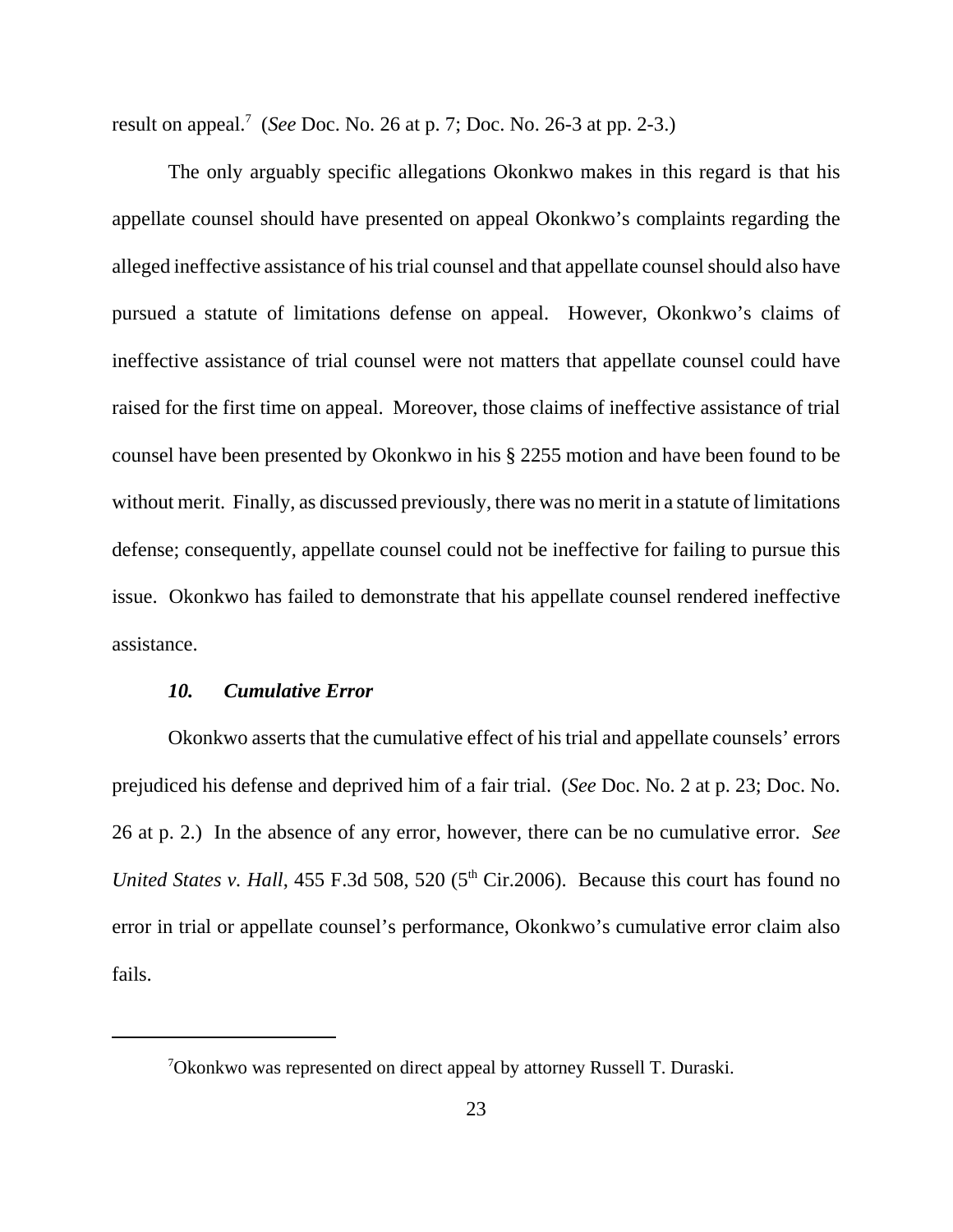Moreover, to the extent Okonkwo's claim implicates *United States v. Cronic*, 466 U.S. 648 (1984), he likewise is entitled to no relief. In *Cronic*, the Supreme Court found that there are "circumstances that are so likely to prejudice the accused that the cost of litigating their effect in a particular case in unjustified." 466 U.S. at 658. In these limited circumstances, a defendant need not make the specific showing of prejudice required by *Strickland*. *Cronic*, 466 U.S. at 659. An ineffective assistance of counsel claim should be analyzed under *Cronic*, rather than *Strickland*, only if the defendant either "is denied counsel at a critical stage of his trial or if counsel entirely fails to subject the prosecution's case to meaningful adversarial testing." *Hunter v. Moore*, 304 F.3d 1066, 1069 (11<sup>th</sup> Cir. 2002).

The record demonstrates that Okonkwo was represented by counsel at every critical stage of his trial and that meaningful adversarial testing of the government's case took place at trial and on appeal. Thus, for the reasons as stated, Okonkwo is not entitled to any relief on his cumulative effect claim premised upon a claim of ineffective assistance of counsel.

## **III. CONCLUSION**

Accordingly, it is the RECOMMENDATION of the Magistrate Judge that the 28 U.S.C. § 2255 motion filed by Okonkwo be denied.

It is further

ORDERED that the parties shall file any objections to this Recommendation on or before **March 19, 2010.** A party must specifically identify the findings in the Recommendation to which objection is made; frivolous, conclusive, or general objections